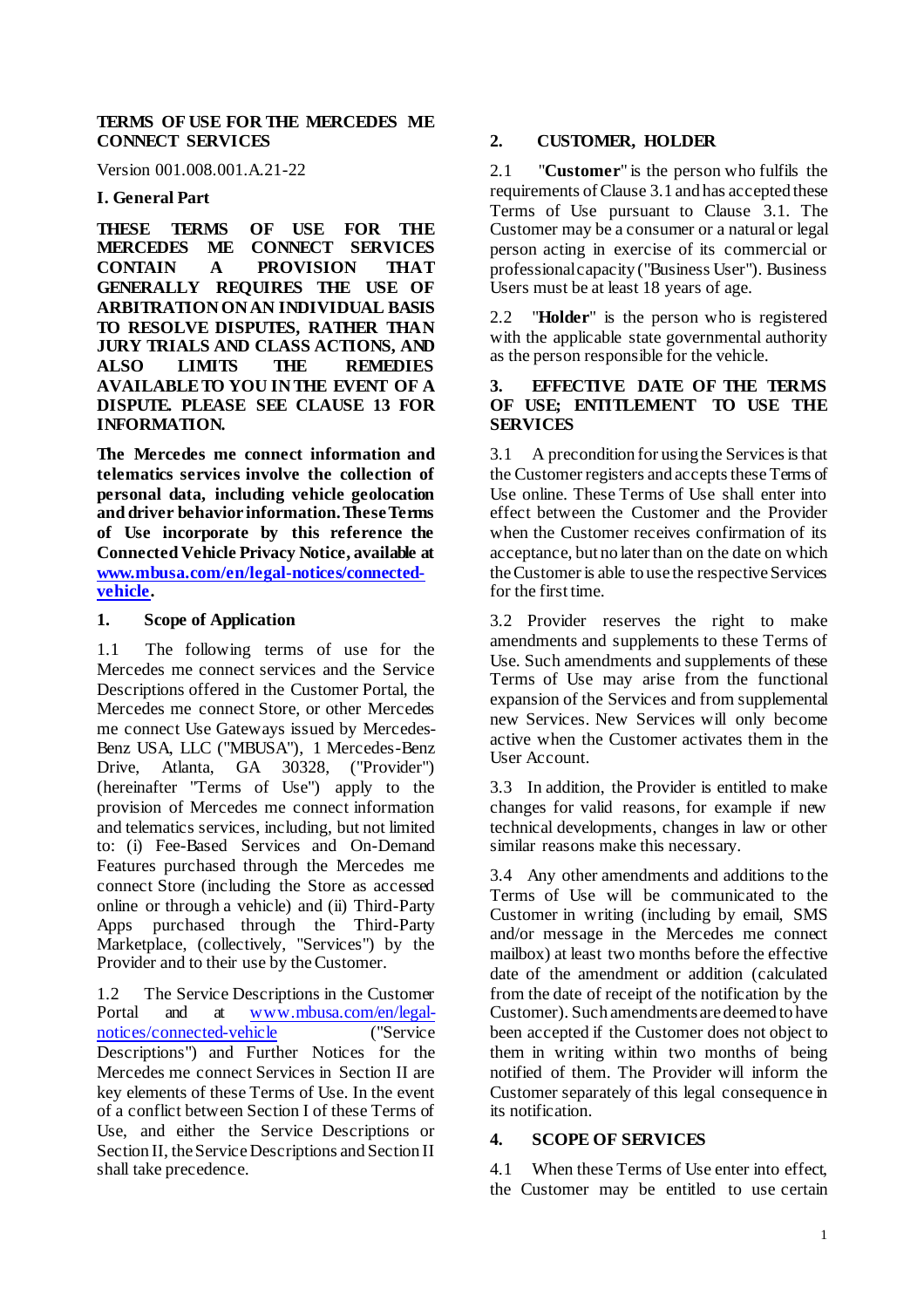services free of charge. The Customermay obtain additional information on the customer portal.

4.2 The Customer may acquire the right to use paid services ("Fee-based Services" or "On-Demand Features") offered by Provider.

4.3 Additional terms and conditions apply to the acquisition and use of Fee-based Services or On-Demand Features acquired through the Mercedes me connect Store (the "Additional Terms and Conditions for Activation of Fee-Based Services and On- Demand Features"). The Additional Terms and Conditions for Activation of Fee-Based Services and On-Demand Features are set forth in Section III of these Terms of Use. In the event of a conflict between this General Part of these Terms of Use and the Additional Terms and Conditions for Activation of Fee-Based Services and On- Demand Features, the provisions in the Additional Terms and Conditions for Activation of Fee-Based Services and On- Demand Features shall take precedencewith the exception of Clause 8.3 of this General Part of these Terms of Use.

4.4 The Customer may acquire the right to use third-party services from certain Third- Party Service Providers through an app marketplace offered by Provider through the Service (the "Third-Party Marketplace" and such services, the "Third-Party Apps"). Additional terms and conditions apply to the acquisition and use of Third-Party Marketplace Apps acquired through the Third-Party Marketplace (the "Additional Terms and Conditions for the Third-Party Marketplace"). The Additional Terms and Conditions for the Third-Party Marketplace are set forth in Section IV of these Terms of Use. In the event of a conflict between this General Part of these Terms of Use and the Additional Terms and Conditions for the Third Party Marketplace, the provisions of the Additional Terms and Conditions for the Third-Party Marketplace shall take precedence with the exception of Clause 8.3 of this General Part of these Terms of Use.

4.5 The Services are intended for use by persons whose permanent place of residence or Business Users whose place of business (i.e., registration address) is in the United States of America or its territories ("Target Country") and who are either the Holder of the vehicle with which the Services are to be used or are authorized by the Holder to use the vehicle and the Services.

4.6 The scope of the services, conditions of use, availability and, where applicable, further information are set out in the respective Service Description in the Customer Portal, in the Mercedes me connect Store or Third-Party Marketplace, or in materials Provider delivers to Customer. The scope of Services may vary depending on the vehicle type and equipment. The Provider reserves the right to further develop the Services at any time and to add, change or remove individual functions.

4.7 Additional target countries may be offered by Provider at any time. The United States is currently the only Target Country.

4.8 Provider shall provide the Customer with the use of a Use Gateway, on which the Customer may manage the Services online ("User Account").

4.9 TheCustomer can link several vehicles(up to a maximum of 20) with the User Account and may unlink these vehicles again at any time. Provider may permit Business Users to link additional vehicles. Services are specific to the vehicle for which they are offered and may not be transferred to other vehicles. Clauses 5 and 5.1 apply to the connection and disconnection of vehicles with the User Account. The Customer may use Fee- based Services and On-Demand Features only for the Vehicles for which such services or features were purchased during the term agreed with Provider. Provider shall use reasonable efforts to alert the Customer about any forthcoming expiration of the applicable term either via email or via a message in the Mercedes me connect User Account, along with a text message to the mobile phone number associated with the Customer's User Account.

4.10 The Customer can operate and use the Services via the use gateways described in the following paragraphs (collectively, "Use Gateways"). The scope of the Services available via the respective Use Gateways is set forth in these Terms of Use. A precondition for using the Services via the relevant Use Gateway is the creation of a User Account, unless otherwise provided by these Terms of Use. The applicable Use Gateway for each Service is set forth in the respective description of the Service in the Customer Portal and/or the Mercedes me connect Store.

4.11 The Customer may operate, use, and permit others to use certain Services via the infotainment system in the vehicle. The Customer also has the option of operating and using certain Services via the Customer Portal. Some Services can be operated and used only via the Customer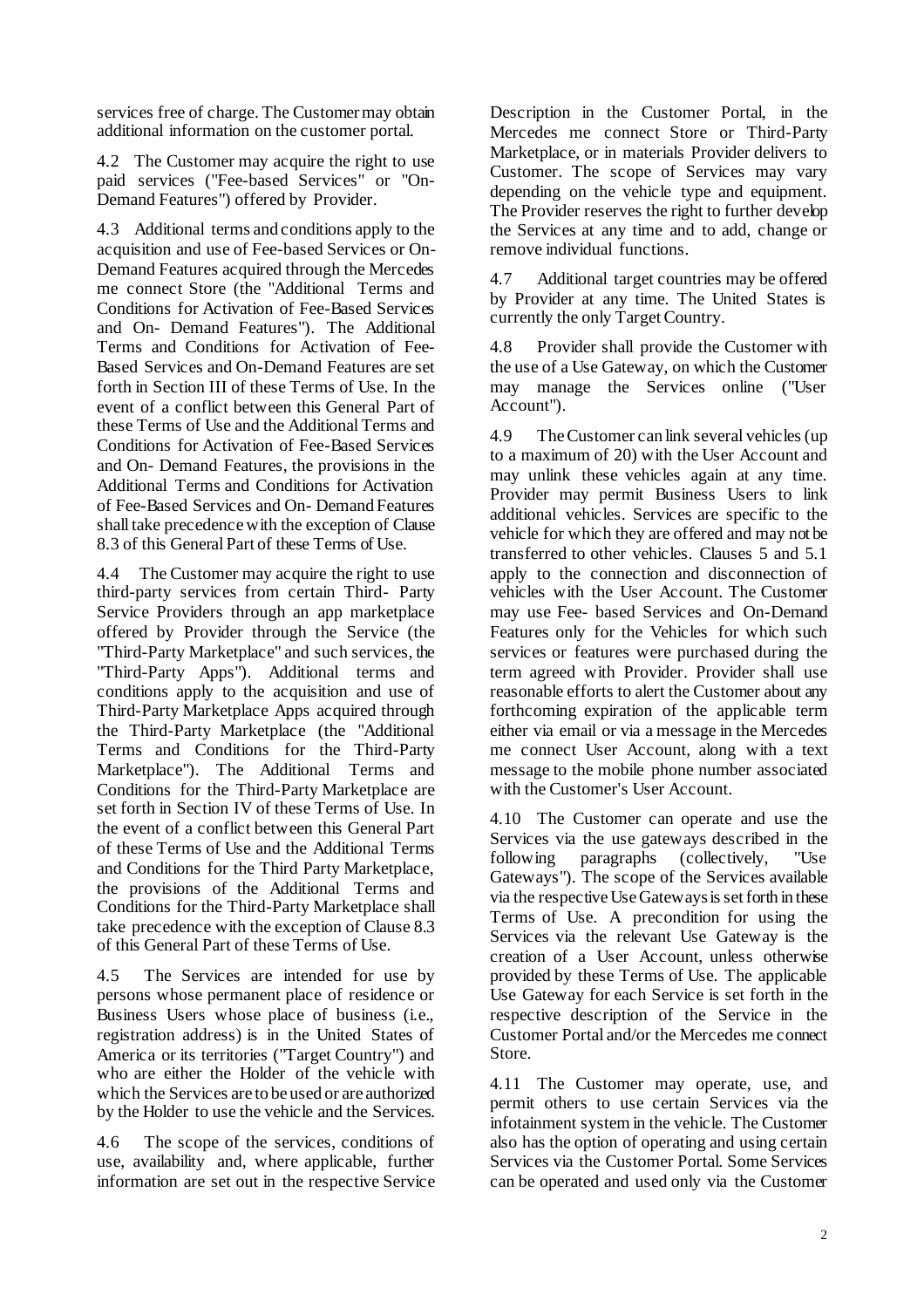Portal.

4.12 The Customer also has the option of operating and using certain Services via apps on a compatible end device ("**MMC Apps**"). For the avoidance of doubt, references to MMC Apps in these Terms of Use do not include Third-Party Apps. MMC Apps are provided by Provider, whereas Third-Party Apps are made available to the Customer by Provider but are provided by Third-Party Service Providers. Individual Services may be limited when used via MMC Apps. Moreover, the Customer may use MMC Apps to receive additional Services that can only be operated and used via MMC Apps. The Customer can obtain additional information, for example, regarding the target countries for MMC Apps and their purchase, in the Customer Portal.

<span id="page-2-0"></span>4.13 The Customer may delete the MMC Apps at any time. In this case, the Customer will no longer have any access to the Services via the MMC Apps. Furthermore, changes made to the compatible end device (e.g. update of the operating system, jail- breaking) could render the MMC Apps unusable.

Note: Any obligations to Provider or a Third-Party Service Provider for payment of the fees for Fee-based Services, On- Demand Features, and Third-Party Marketplace Apps, as applicable, will remain unaffected by deletion of the MMC Apps or by changes to the compatible end device.

<span id="page-2-1"></span>4.14 The Customer has the option to activate or deactivate individual Services through the User Account. The Customer can use activated Services as set forth in these Terms of Use. If a Service is deactivated, then the Service will not be available to the Customer unless and until such Service is reactivated. Deactivation of the Third-Party Marketplace will result in deactivation of all Third-Party Apps. Note: Any obligations to Provider or a Third-Party Service Provider for payment of the fees for Fee-based Services, On-Demand Features or Third-Party Apps, as applicable, will remain unaffected by a deactivation of the Services.

4.15 If the Customer revokes the purchase of a Fee-based Service or On-Demand Feature, the Provider reserves the right to deactivate the affected Services.

4.16 The Provider also reserves the right to deactivate the Services for security reasons (e.g. security gaps) or for other important reasons at Provider's discretion.

4.17 Due to the currently available technology, the provision and use of the Services may be subject to certain restrictions and inaccuracies which are beyond the Provider's control. In individual cases there may be discrepancies between the vehicle operating data displayed in the vehicle (e.g. in the infotainment system) and that in the Customer's respective Use Gateway. This applies in particular to the availability of the mobile data connection provided by mobile phone companies, the mobile network, the global navigation satellite system GPS location services and Internet access. The Services are therefore geographically limited to the transmission and reception areas of the transmission stations operated by the relevant mobile phone companies. The unavailability of the mobile network can in some cases mean that individual Services are unavailable because the necessary data transfer cannot take place. The Services may also be adversely impacted by atmospheric conditions and topographical features or obstacles (e.g. bridges, tunnels, buildings). The same applies to the GPS coordinates determined on the basis of global navigation satellite systems. Other disruptions, such as network overload, may restrict use of the Internet. Moreover, sudden capacity bottlenecks may arise from spikes in the use of the Services, the mobile and landline networks or the Internet.

When using data via mobile telecommunication services, users share the available bandwidth. The actual transmission rate for data usage is also dependent on the total availability of the respective technology, the transmission rate of the server selected for the provision of the relevant Service, the occupancy/capacity utilization of the mobile network by the number of users in the respective mobile radio cell, the distance to the antenna and the movement of the user. Disruptions may also be caused by force majeure, including strikes, lockouts or administrative orders, or result from technical or other measures (e.g. repairs, maintenance, software updates, enhancements) that need to be carried out on the systems of the Provider or on those of upstream or downstream service providers, content providers or network operators in order to ensure that the Services are properly provided or updated. The use of the Services via the MMC Apps may also be subject to limitations and inaccuracies due to the unavailability of or disruptions in the MMC Apps or the compatible end device (e.g. for reasons of force majeure or due to technical and other measures such as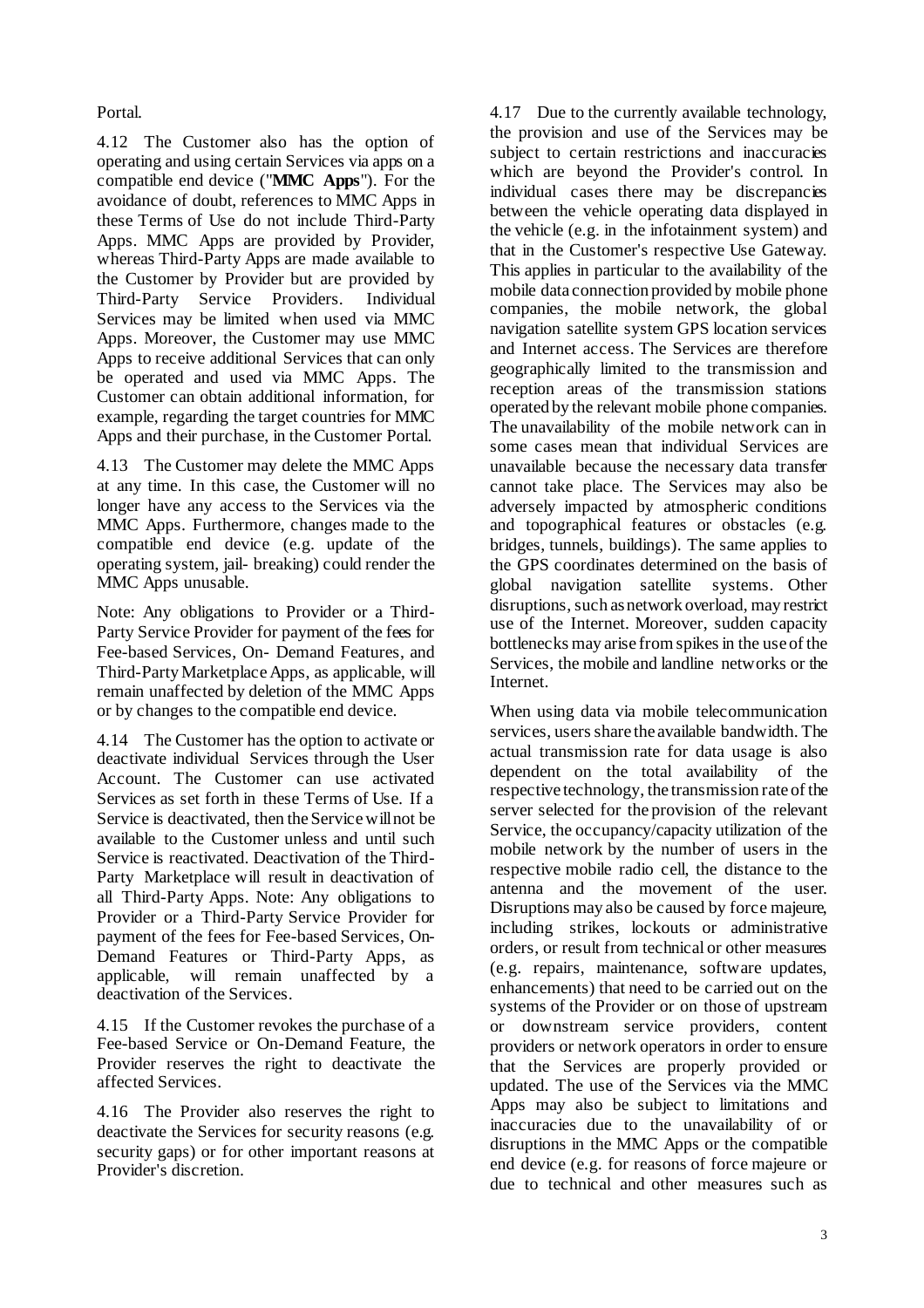maintenance, software updates, enhancements to theMMC Apps).

4.18 Services may be temporarily unavailable or only available to a limited extent during a workshop visit. In addition, maintenance and repair work carried out on the vehicle during a workshop visit can generate data that leads to erroneous status and diagnosis reports, which may result in the Customer receiving erroneous offers for maintenance services or an erroneous request for an appointment from the Service Partner. It may be necessary for the Customer to re- activate the Services in the User Account following a workshop visit.

4.19 The Services require a fully functioning power supply in the vehicle from the vehicle battery. If the Services are used excessively and the vehicle's battery is not intermittently charged by running the engine, or connecting the battery to a power supply (in the case of electric vehicles), this may result in the battery becoming depleted. If the vehicle is left stationary for long periods, this may cause the communication module ("Communication Module") in the vehicle to shut down and thereby disrupt the mobile data connection to the vehicle until the next time the vehicle is started up manually.

4.20 When these Terms of Use enter into effect and the vehicle is connected, a download will occur via mobile data connection and software updates for vehicle components, e.g. comfort systems, locking & security systems, driver assistance systems, chassis & drive systems as well as the vehicle's infotainment system, will be installed automatically without the need for a workshop visit ("Software Update"). The Software Update can be initiated from the vehicle or from the system backend ("Backend") and can improve and enhance functions of the vehicle and the Services, as well as provide or facilitate new functions of the vehicle and the Services, or modify or remove functions of the vehicle and the Services. The Software Update cannot be deactivated by the Customer. Depending on its type and scope, the Software Update will either be carried out automatically without any additional consent required from the Customer, or the Customer will be given the option of confirming or rejecting individual Software Updates. The period of time between individual Software Updates can vary. The Customer does not have the right to demand Software Updates.

4.21 The Software Updates are subject to the availability and limitations of the mobile network

and the equipment in the vehicle. This means that the time it takes to download and install any software can differ from vehicle to vehicle and can take anywhere from a few minutes to several hours. The status is stored in the Backend and displayed via Use Gateways.

4.22 Under certain circumstances, the Software Updates may be required for the unimpeded performance and operation of the Services. The Customer is not entitled to obtain the Software Updates by other means (e.g. through the Service Partners). As part of servicing by Mercedes-Benz or Freightliner Sprinter partners who are responsible for providing repair and maintenance services for Mercedes-Benz or Freightliner Sprinter vehicles ("Service Partners") other measures may be carried out instead of or in addition to the Software Updates. While the Software Updates are downloading and installing, the functionality of the vehicle or individual components (e.g. the infotainment system or Communication Module) may be restricted for a limited period of time. In the unlikely event that a fatal technical error occurs during the installation of the Software Update, the functionality may continue to be restricted and a workshop repair may be needed.

4.23 Some Services are supplemented with additional functions. The additional functions are described in Section II of the Terms of Use or in the Service Descriptions. Additional functions cannot be separately activated or deactivated. Rather, they are always made available within the scope of the respective Service. The operation of the additional functions takes place in part via Use Gateways other than the Service itself.

4.24 A Customer with a vehicle from the "Vehicle Type 2" category (see Service Descriptions) has the option of receiving not**i**fications in a notification center ("Notification Center") in the vehicle's infotainment system from Services that are activated by the Customer and compatible with the Notification Center ("Notification Center Services"). Not all notifications from Notification Center Services are displayed in the Notification Center.

4.25 For certain Services (e.g. Internet Radio, Fuel Station Prices, Live Traffic, Car-to-X Communication, Third-Party Marketplace Apps) the information available via the Service is prepared by certain third party content providers (the "Third Party Content Providers") or other third party service providers (the "Third Party Service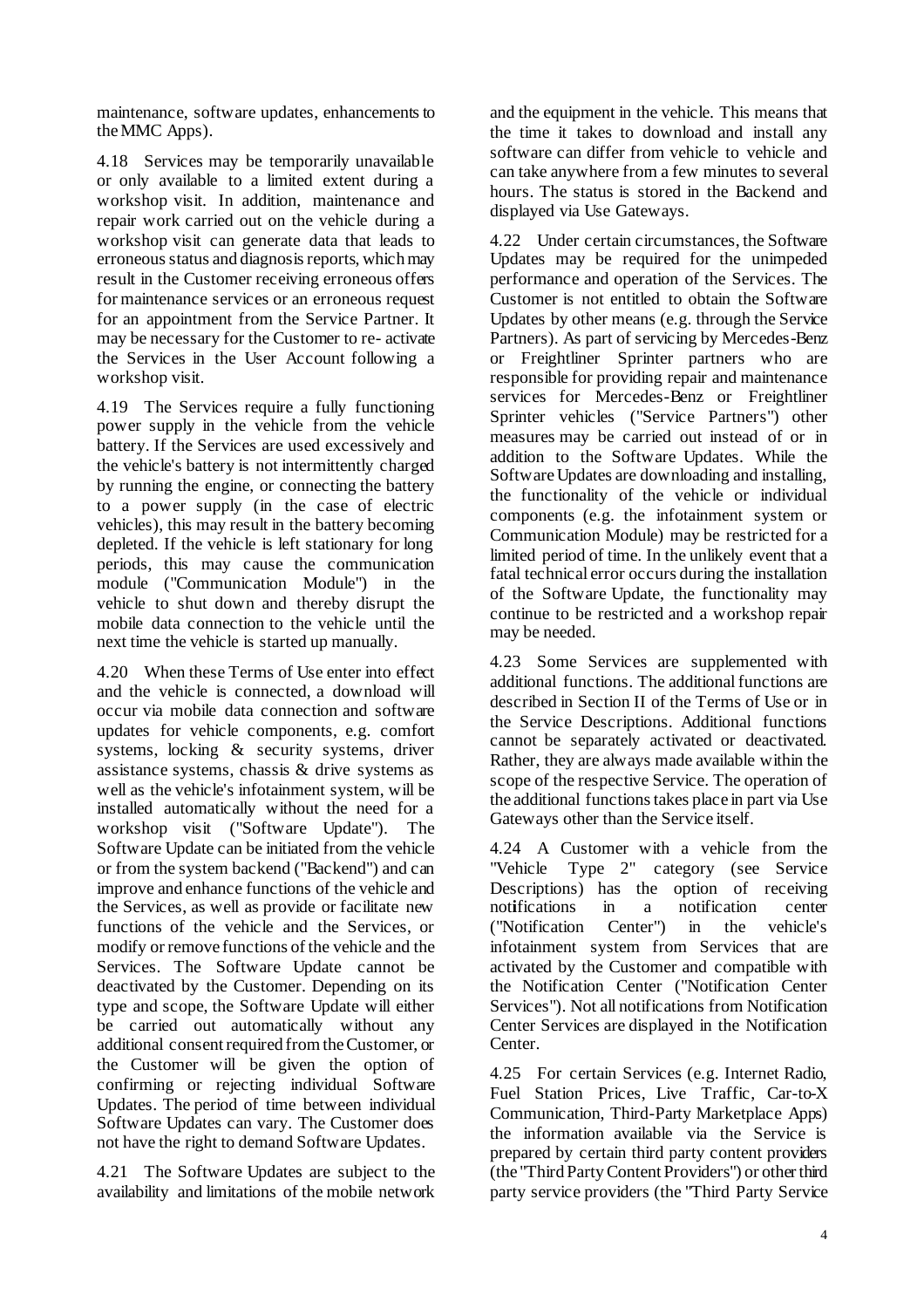Provider") and may be incomplete, incorrect, not current or unavailable in whole or in part. Provider assumes no responsibility for checking whether the information is complete, accurate or current, for completing, correcting or updating such information, or for making sure that the information is available or is made available in a certain quality. The Customer is independently responsible for use of the information and decisions made on the basis of the information; accordingly, the Customer responsible for checking whether the information is complete, accurate, correct or current and is available or is made available in a quality suitable for any particular purposes.

4.26 The display in the instrument cluster of the vehicle takes precedence over all other information channels, for example, the display via the Customer's Use Gateways. Information displayed in the infotainment system is not definitive and may in full or in part be incomplete or incorrect or notup to date; moreover, it only applies as of the time it is queried. MBUSA assumes no responsibility regarding whether the information is complete, accurate, current or otherwise available to the Customer. MBUSA assumes no obligation or liability with respect to the accuracy of the vehicle operating data displayed in either the vehicle or the Use Gateway. MBUSA assumes no obligation or liability for any matters relating to a disruption in service resulting from (i) a disruption in mobile data connections provided by mobile phone companies, any mobile networks, global navigation satellite system GPS location services, or internet access; (ii) a depletion in vehicle battery or shut-down of the Communication Module; (iii) or any force majeure event or other technical issue outside of MBUSA's direct control, including any issue related to services provided by any third party. **The disclaimers in this Clause are in addition to any disclaimers for specific Services or features as set forth in these Terms of Use.**

# **5. REQUIREMENTS FOR USE**

TheServices are available in vehicles from newer Mercedes-Benz or Freightliner Sprinter model series that are fitted with an integrated Communication Module. The Services or individual features of the Services may not be available in all models or locations. Some Services require additional optional equipment in the vehicle. Details and other requirements for use are set forth in Section II of these Terms of Use and the Service Descriptions. Moreover, certain

Services are also available for vehicles from older model series. The Customer can obtain information about the model series in which the Services are available from the Service Partners. For certain functions and Services, the vehicle requires a mobile data connection between the vehicle and the Backend as well as the compatible end device of the Customer. In addition, the vehicle must have an infotainment system. The Services are intended for use only with the factory configuration of the applicable vehicle and may not operate correctly or at all in vehicles "upfitted" with any aftermarket features, configuration or parts. The Provider has no responsibility or liability arising out of any incompatibility of the Services (including any Fee-based Services) with "upfitted" vehicles or aftermarket components or parts.

**Note: Any obligations for payment of the fees, to Provider or any Third-Party Provider, for Fee-based Services, On- Demand Features, or Third-Party Apps (as applicable) will not be affectedby the aftermarket modification of the vehicle.** For the data transmission to the CAC, the Customer's compatible end device must have GPS, and the GPS must be activated.

<span id="page-4-0"></span>5.1 To activate the Services for a vehicle, the vehicle must be connected to a valid User Account. Connection takes place at a Service Partner's premises or online via the User Account. The Customer can obtain more information in the Customer Portal or from Service Partners. Services in the vehicle cannot be activated and used until the vehicle is connected. Each vehicle can be assigned to only one Customer as the main user; additional vehicle users may be registered as "Co- Users" within the meaning of Clause 10.1, except that Business Users may be able to create administrative user profiles. The Customer may disconnect a vehicle either by removing the vehicle from the User Account or by sending a request concerning the disconnection in writing (including by email) to the Mercedes-Benz Customer Assistance Centre (CAC) referred to in Clause 14. The disconnection will deactivate the Services in the relevant vehicle for the Customer.

5.2 Note: Any obligations to Provider or a Third-Party Service Provider for payment of the fees for Fee-based Services, On- Demand Features, or Third-Party Apps, as applicable, will remain unaffected by a disconnection of the Vehicle.

5.3 For security reasons, an identity check is required for the use of some Services.This can be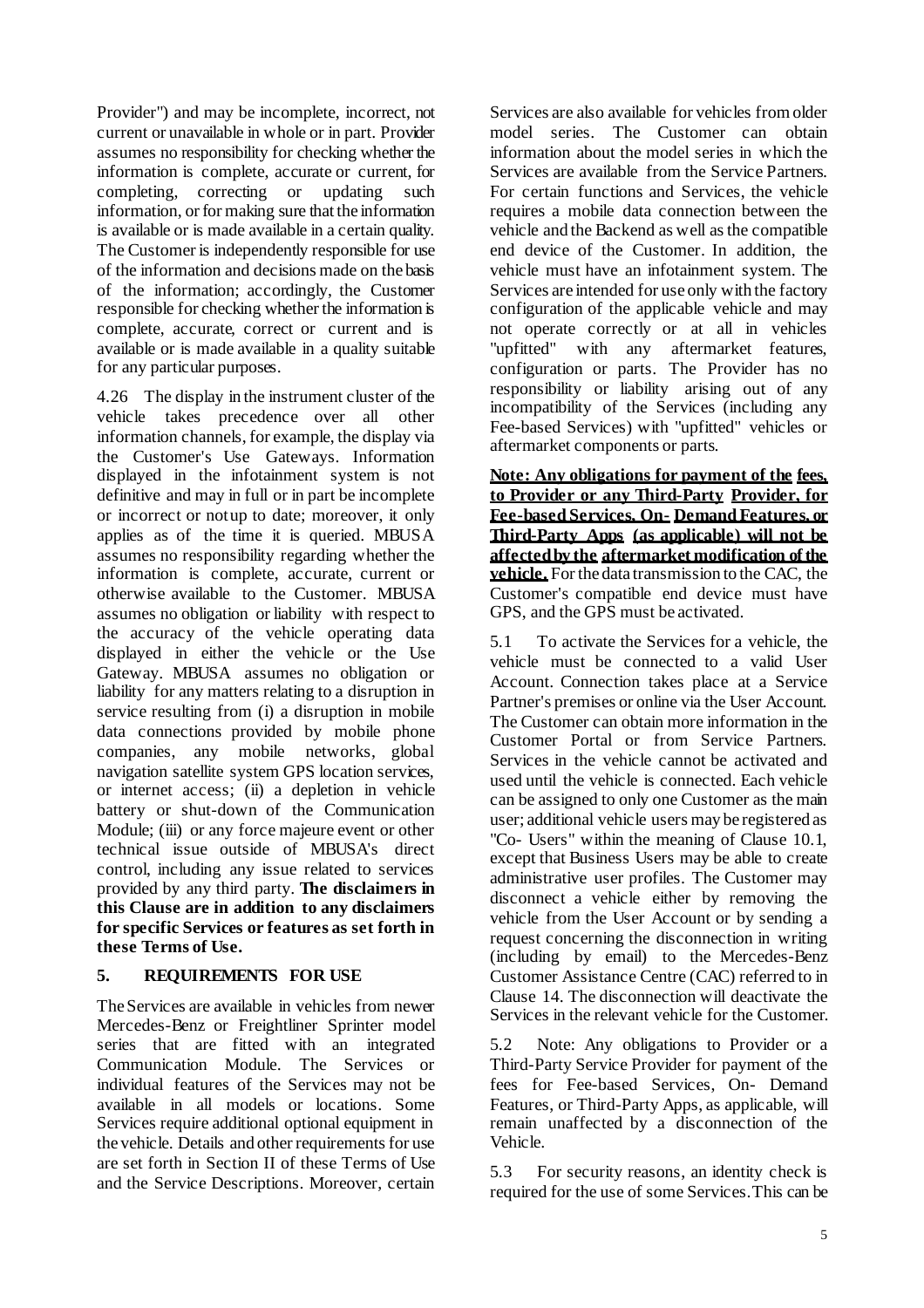done with an identification document on site at the Service Partners or online via the App. The Customer will be informed of the necessity of the identity check when activating all Services or the corresponding Service. The Service can only be used by the Customer after a positive identity check. The Provider reserves the right to repeat the identity check at a later date.

5.4 In order to use Services, which integrate services of a Third-Party Service Provider or Third-Party Content Provider ("Third- Party Provider") (e.g., streaming services, parking), the Customer may be required to accept such Third-Party Provider's terms and conditions or create a user account with the Third-Party Provider ("Third- Party Provider Account"). To use the service of the Third-Party Provider, the Customer's Third-Party Provider Account must be linked to the Service. Further, for certain services, the Customer may also be required to execute an agreement with a mobile communications provider. The use of the service of the Third-Party Provider or mobile communications provider by the Customer is subject to the conditions agreed between the Customer and the Third-Party Provider or mobile communications provider. The Provider assumes no responsibility for the services of the Third-Party Provider or mobile communications provider.

5.5 To enable use of the Services, the Customer may need a compatible end- device that can receive messages by email or push notifications. Use of the Services via MMC Apps requires a compatible end device and a mobile data connection, and the MMC App must be obtained and installed on the compatible end device.

5.6 In addition, use of the Services also requires regular updates of the MMCApps when such updates are available.

5.7 For vehicles that have optional equipment for highly automated driving functions ("System"), the following applies: Services must be activated and available during use of the System. Despite activation of the Services, it is possible that the System will not be available or will only be available to a limited extent. The availability and activation of the System depends on additional System requirements and System limitations and are subject to functional, spatial, regional and temporal limitations. The availability of the System also depends, among other things, on suitable weather conditions, the currently available route network, an existing route clearance and/or the respective traffic situation. The System may also be unavailable at any time for security reasons. The availability of the System also depends in particular on the currently valid laws of the jurisdiction in which the vehicle is to be used. Further information on System requirements and System limits as well as on data processing in vehicles with highly automated driving functions can be found in the operating instructions.

5.8 Provider may, in its sole discretion, require Customer, Co-Users, or others seeking to access or use the Services to provide certain information prior to providing requested services. For example, Provider may require Customer or Co-Users to provide identification information or require law enforcement to confirm that Customer's vehicle may have been stolen prior to providing stolen vehicle services. Provider reserves the right to suspend or modify such requirements where reasonable, as determined in Provider's sole discretion.

### **6. PAYMENT FUNCTION IN THE CONTEXT OF SERVICES**

6.1 The payment function enables the Customer to pay Third-Party Providers for certain Services.

6.2 When using the payment function, the respective Third-Party Provider or its sales partner is the contracting party ("Seller") for purposes of payment made by the Customer. The Provider merely facilitates payment and does not itself become a contracting party. The applicable Third-Party Provider's terms and conditions also apply with respect to such payment and Services.

6.3 The Provider may use other third-party service providers to provide the payment function. The authorization of a payment, the access to a payment account of the Customer, as well as the transfer of any amount from the payment account of the Customer to the Seller is carried out exclusively by payment service providers commissioned by the respective seller (e.g. payment service provider or acquirer) (hereinafter referred to as "Payment Processor"). During a payment transaction the Provider does not gain possession of the funds to be transferred at any time.

6.4 The prices listed by the respective Seller apply. The applicable price will be displayed in the corresponding Use Gateway, if applicable. All amounts owed to the applicable Seller are due at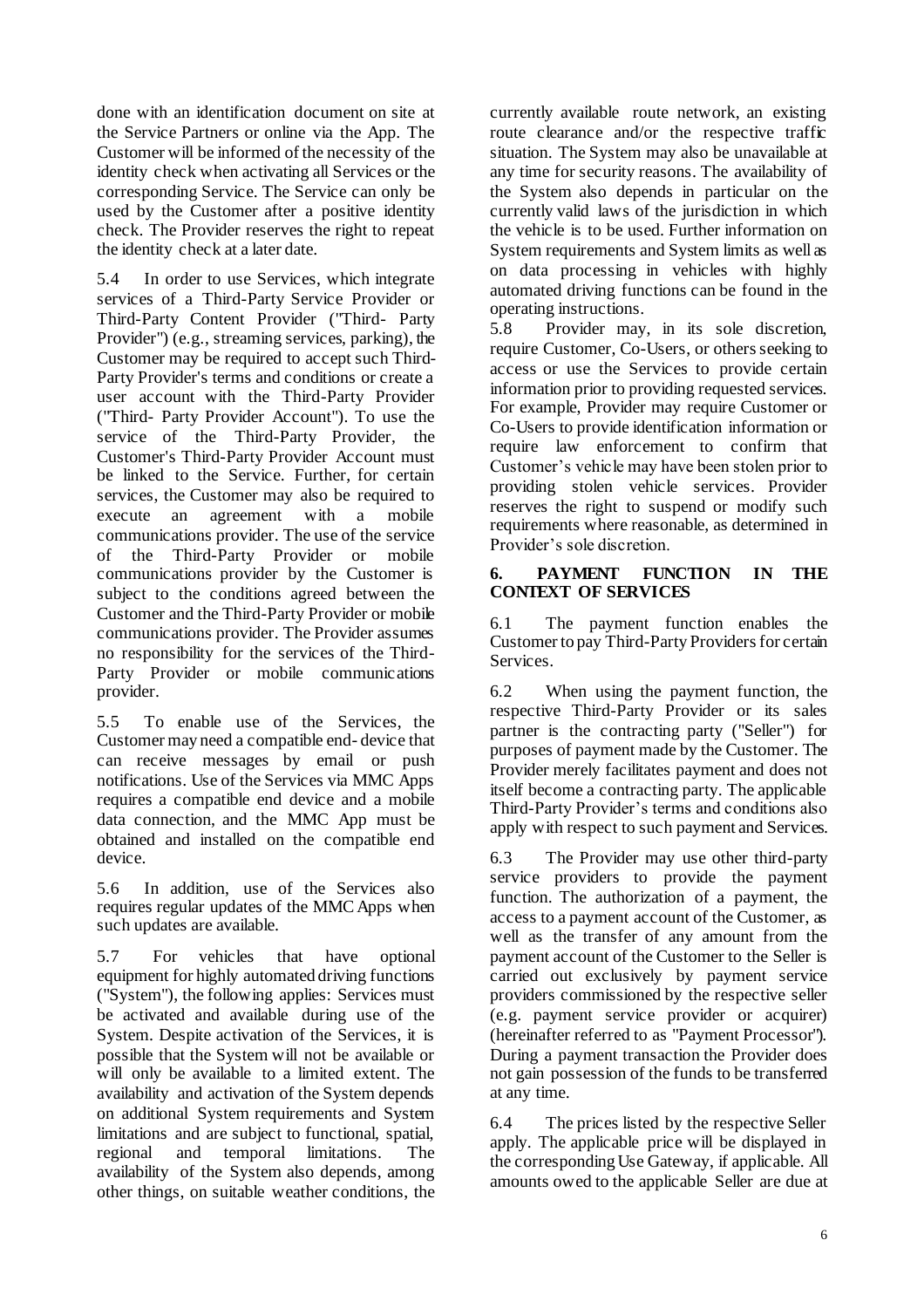the time of purchase. The Customer must promptly notify the Provider of any discrepancies between the display of the price in the respective Use Gateway and the information of the Seller (e.g. by email to: meconnect.usa.dealer@cac.mercedes-benz.com).

6.5 The Customer must provide complete and accurate payment and customer data for use of the payment function.

6.6 When using the payment function, some Sellers may require that the transaction is preauthorized by the Payment Processor and if the transaction is not pre-authorized by the Payment Processor, the Seller reserves the right to decline the transaction.

6.7 On receipt of the Customer's payment confirmation via the payment function, the Provider will forward the required information to one or more Payment Processors and/or the Seller. The Provider may also use other service providers for the transmission of the required information to one or more payment processors or a Seller. The purchase price is debited exclusively by a Payment Processor from the means of payment posted in the User Account and is then transferred to an account of the Seller. A completed payment of the price to the Seller will be displayed as such in the corresponding User Account; in addition, the Seller will be informed about the payment made. The Customer will receive the respective receipt of the Seller for the price paid via the notification option set in the User Account.

6.8 The applicable Seller is solely responsible for any claims that arise from or in connection with payments made through the payment function.

#### **7. FEES AND COSTS**

7.1 The acceptance of the Terms of Use by the Customer is not associated with any fees. The fees of Provider or Third-PartyService Providers apply for the Fee-based Services, On-Demand Features, or Third-Party Marketplace Apps, as applicable and are listed in the Mercedes me connect Store, Customer Portal, or Third-Party Marketplace, as applicable.

Optional equipment is also necessary in some cases in order to use the Services in the vehicle and could result in a higher vehicle price. Details on the required special equipment are provided in the Service Description.

The MMC Apps are provided to the Customer

free of charge. However, fees and costs may apply for the Services or Features provided through the MMC Apps.

7.2 Any costs for the mobile data connection between the vehicle and the Backend are generally borne by the Provider.

The foregoing paragraph does not apply to Services for which the Customer must purchase a volume of data separately from a mobile service provider. The costs for the purchase of the data volume depend on the respective mobile service provider's rates.

7.3 Any costs for the mobile data connection that are incurred when the Customer using a compatible end device or other media and telecommunications equipment accesses the Customer Portal or the User Account outside the vehicle shall be borne by the Customer in accordance with the rates charged by the Customer's mobile service provider.

7.4 Any costs for the use of services from Third-Party Providers shall be borne by the Customer.

### **8. OBLIGATIONS OF THE CUSTOMER**

8.1 The Customer warrants that the Customer is either the Holder of the vehicle or that the vehicle's Holder has permitted the Customer to use the vehicle and thus also to use the Services in the vehicle (e.g. driver of a company car).

8.2 The Customer warrants that the Customer's profile data, specifically the name, address, email address, mobile phone number, and date of birth reported to the Service Partner and entered in the Customer's User Account, are correct. The Customer shall inform theProvider of any changes to these data without undue delay. For Customers with a vehicle from "Vehicle Type 3" category (see Service Descriptions), a profile is automatically created with the vehicle link and protected with a PIN.

If the data are incorrect and communication with the Customer is therefore not possible, the Provider reserves the right to block the Services.

Note: Any obligations to Provider or a Third-Party Service Provider for payment of the fees for Fee-based Services, On- Demand Features, or Third-Party Apps, as applicable, will remain unaffected by the blocking of Services by Provider.

8.3 **THE CUSTOMER SHALL WITHOUT UNDUE DELAY HAVE THE VEHICLE**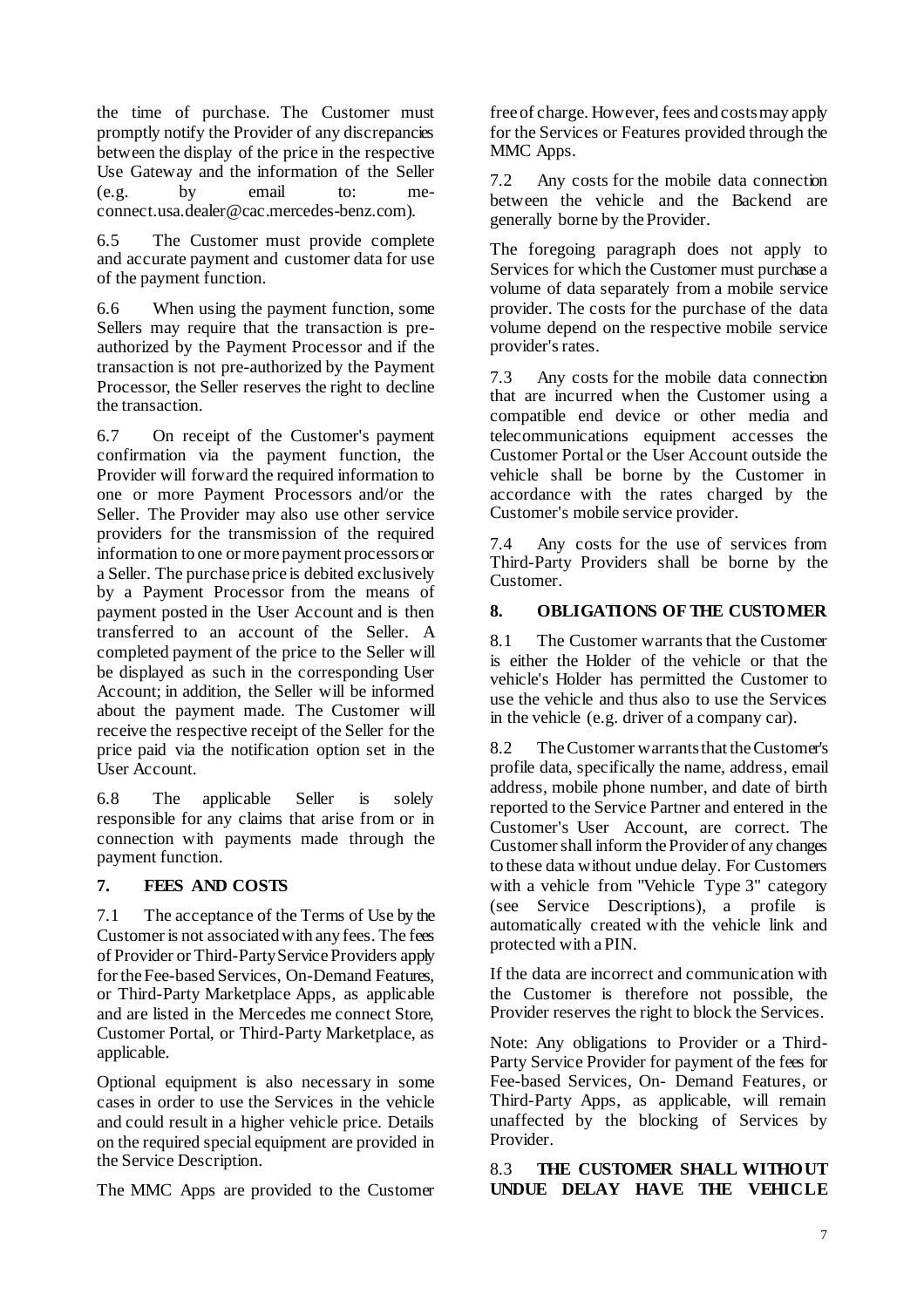**DISCONNECTED FROM THE SERVICES IN ACCORDANCE WITH CLAUSE 5.1 IF THE CUSTOMER IS NO LONGER ENTITLED TO USE THE VEHICLE (E.G. BECAUSE THE VEHICLE IS SOLD OR THE CUSTOMER HAS LOST THE RIGHT TO CONTINUE USING THE COMPANY OR LEASED CAR OR IF THIS VEHICLE HAS BEEN DESTROYED). IF THE CUSTOMER DOES NOT DISCONNECT THE VEHICLE AND ANOTHER PERSON SUCCESSFULLY ACCESSES THE SERVICES OR IF THE HOLDER OF THE VEHICLE REPORTS THAT THE CUSTOMER IS NO LONGER AUTHORIZED TO USE THE VEHICLE, THEN THE PROVIDER MAY DISCONNECT THE VEHICLE IN ACCORDANCE WITH CLAUSE [5.1](#page-4-0) WITHOUT FURTHER WARNING AND WILL THEN INFORM THE CUSTOMER DISCONNECTION TAKEN PLACE. THE LIABILITY OF THE CUSTOMER UNDER CLAUSE [8.8](#page-7-0) REMAINS UNAFFECTED BY SUCH DISCONNECTION.**

8.4 The Customer shall keep all access details and passwords necessary to use the Services safe, not disclose them to third parties, and prevent them from being misused. The Customer is responsible for all activities that occur under the Customer's password or User Account and under applicable administrative users' access credentials. The Customer shall not use the same combination of email address and password for accessing the User Account which the Customer uses for other online services. The Customer shall also impose the above obligation on any "Co-Users" as defined by Clause 10.1 as well as upon any Authorized Users or administrative account users.

8.5 The Customer will be entitled to use the Services only if the Customer complies with all legal requirements and does not pursue any purposes in breach of these Terms of Use or applicable law.

8.6 If the Customer identifies that the Services have been used in breach of theseTerms of Use or that an unauthorized third party has carried out a prohibited activity through the Services, the Customer must inform the Provider accordingly without undue delay via the User Account or by contacting the CAC using one of the methods described in Clause 14.

8.7 The software applications provided for the use of the Services may not be modified, edited, decompiled (including by means of reverse engineering), stored or otherwise copied.

<span id="page-7-0"></span>8.8 The Customer shall be liable to the Provider for any loss or damage arising from the violation of the obligations under these Terms of Use in accordance with applicable laws.

8.9 The Customer shall indemnify, defend and hold harmless the Provider and its affiliates and their representatives and Third Party Service Providers, and their employees, from all claims, costs, damage and losses (including the costs of reasonable legal proceedings) caused by or arising from a third-party claim against the Provider in connection with a violation of applicable law, third-party rights (including but not limited to Customer's violation of the terms of use or other agreement between Customer and any Third Party Service Provider), or these Terms of Use by the Customer or a Co-User.

8.10 The Customer is responsible for storing any data as needed on the Customer's compatible end-devices.

8.11 If the Customer allows another driver to use the vehicle, the Customer is responsible for (i) informing the other driver about the Services and the associated data collection, processing and transmission prior to departure, (ii) obtaining the other driver's consent and advising them of the option to deactivate the Services; and (iii) logging out of any Third-Party Provider Account or deactivating the Service to prevent any unauthorized use by such other driver. Customer is responsible for confirming that the Services are activated and Customer is logged-in to any Third-Party Provider Account prior to use thereof by the Customer after any such deactivation or logging out of such Third-Party Provider Account.

8.12 Customer agrees to use the Services only for lawful purposes. Business Users agree to deploy appropriate administrative, technical, and physical safeguards to safeguard against unauthorized access to or use of the Services and Provider's information, networks, and systems.

8.13 Customer is responsible for informing all drivers Co-Users, and any others that will use the Services that Provider collects, uses, and discloses information in association with providing the Services as disclosed in the privacy disclosures referenced in 11.2.

### **9. TERM AND TERMINATION**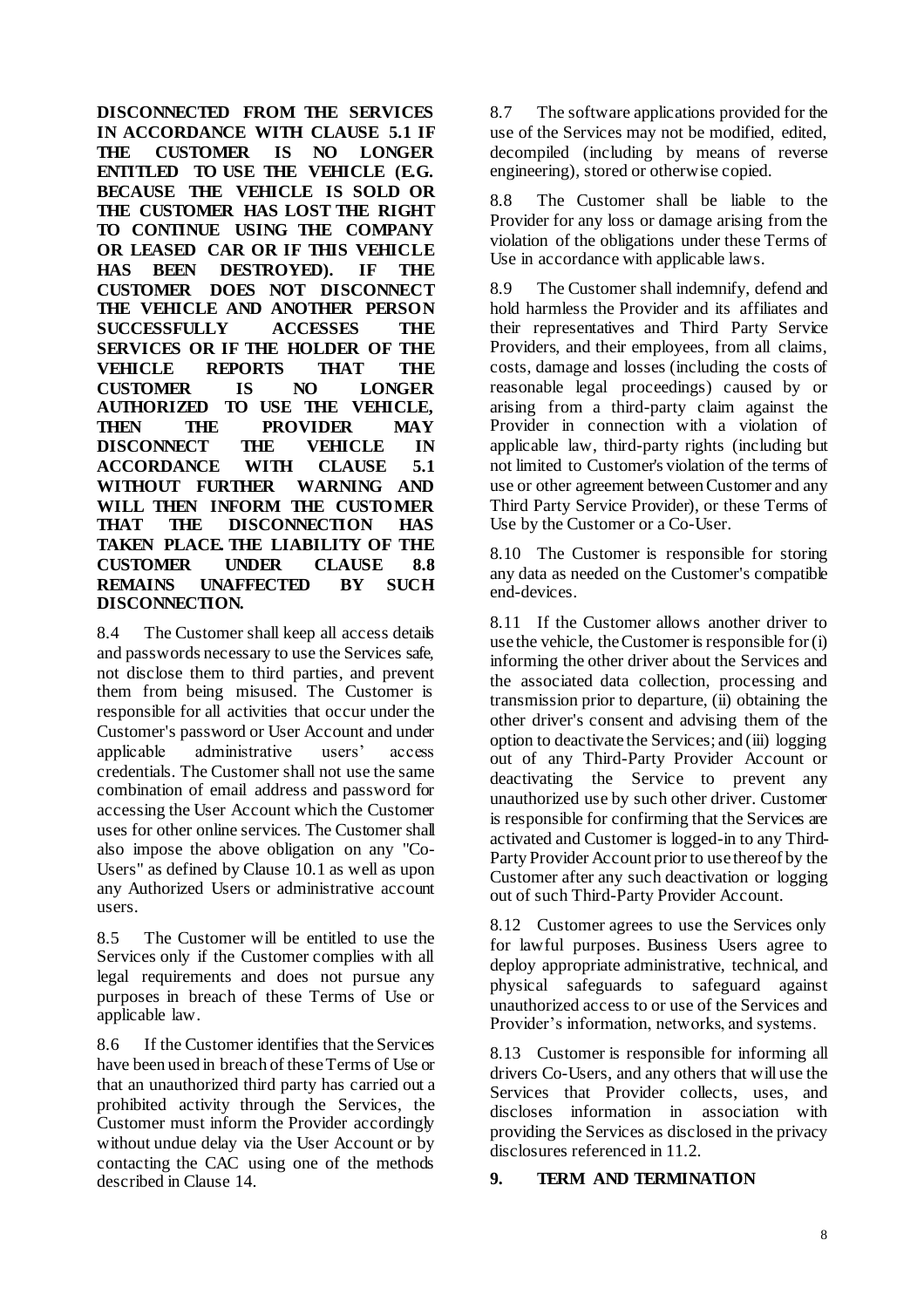9.1 These Terms of Use will continue in effect until terminated as permitted hereunder. The term of the Services is set forth in the Services description available on the Customer Portal or in the agreement between the Customer and Provider or a Third-Party Provider, as applicable.

9.2 The Provider may terminate these Terms of Use at any time with a notice period of 30 days, but at the earliest on expiry of the last Fee-based Service or On-Demand Feature. The Provider may terminate free Services at any time upon prior written notice, provided that such notice shall be provided at least 30 days prior to termination of a free Service where such termination would materially affect the Customer. Fee-based Services and On-Demand Features shall end with the expiration of the posted term of use. The Provider will give notice of termination in writing (including by email, SMS and/or a message in the Mercedes me connect mailbox).

9.3 Notwithstanding the foregoing, Provider reserves the right to change or discontinue any free Services at any time without prior notification or incurring any future obligation, as well as any Fee-based Services or On-Demand Features provided that such change or discontinuance does not effectively create a significant burden or diminution in value of the Fee-based Services or On-Demand Features. For other Fee-based Services or On-Demand Features, Provider will give reasonable advance notice of such change or discontinuance in writing (including email). Technologies change over time, so current technologies used by Provider may become obsolete or be replaced by other, different technologies, including different cellular or Wi-Fi signals, which may render any one or more of the Services inoperable with the vehicle. Provider will not be responsible for purchasing for the Customer's vehicle and/or cellular device, or updating them with new technologies that might in the future be required to restore operation of Mercedes me connect with the Customer's vehicle.

The Customer may terminate these Terms of Use at any time without notice. The Customer can terminate by clicking on the Terms of Use in the User Account, by deleting the User Account or in writing (including email) addressed to the CAC. Note: Any obligations to Provider or a Third-Party Service Provider for payment of fees for Fee-based Services, On- Demand Features, or Third-Party Apps, as applicable shall remain unaffected by termination of these Terms of Use

or the deactivation of individual Services by the Customer.

Note: The deletion of the MMC Apps in accordance with Claus[e 4.1](#page-2-0)3 and the deactivation of the Services in accordance with Claus[e 4.14](#page-2-1) do not constitute termination. Notice of termination must be given via the Customer's User Account or in writing (including email) to the CAC.

9.4 If a Customer with a previous domicile in one of the Target Countries changes domicile to a country that is not a Target Country, the Services will be terminated and deactivated automatically without notice.

9.5 If the Customer using the Services via the MMC Apps changes domicile to a country where the MMC Apps are not available, the Customer can no longer use the Services via the MMC Apps. Note: Any obligations to Provider or any Third-Party Service Provider for payment of the fees for Fee-based Services, On-Demand Features, or Third-Party Apps, as applicable, will remain unaffected by a change of domicile. A cancellation of these Terms of Use for cause remains unaffected. Examples of events giving rise to the Provider's right to cancel these Terms of Use for cause include the Customer's breach of these Terms of Use or the Customer's misuse of the Services. The Provider shall give notice of termination for cause in writing (including by email) and the Customer shall do so via the User Account or in writing (including by email, SMS and/or a message in the Mercedes me connect mailbox) to the CAC. Note: If a Customer terminates these Terms because the Customer has rescinded the purchase or lease contract to a new vehicle or terminates these Terms for good cause, then Customer may request a refund. Provider reserves the right to grant or deny such refund in its discretion.

9.6 In the event of a termination of these Terms of Use or individual Services, the relevant Services will be deactivated in the affected vehicles. The Customer's User Account shall continue to exist even after the termination of these Terms of Use until it is deleted.

9.7 The Provider may transfer all rights and obligations arising from these Terms of Use to a third party or to the local MBUSA affiliate ("Contract Transfer"). The Provider shall notify the Customer of the Contract Transfer in advance in writing (including by email, SMS and/or a message in the Mercedes me connect mailbox) with a notice period of two months. In this case,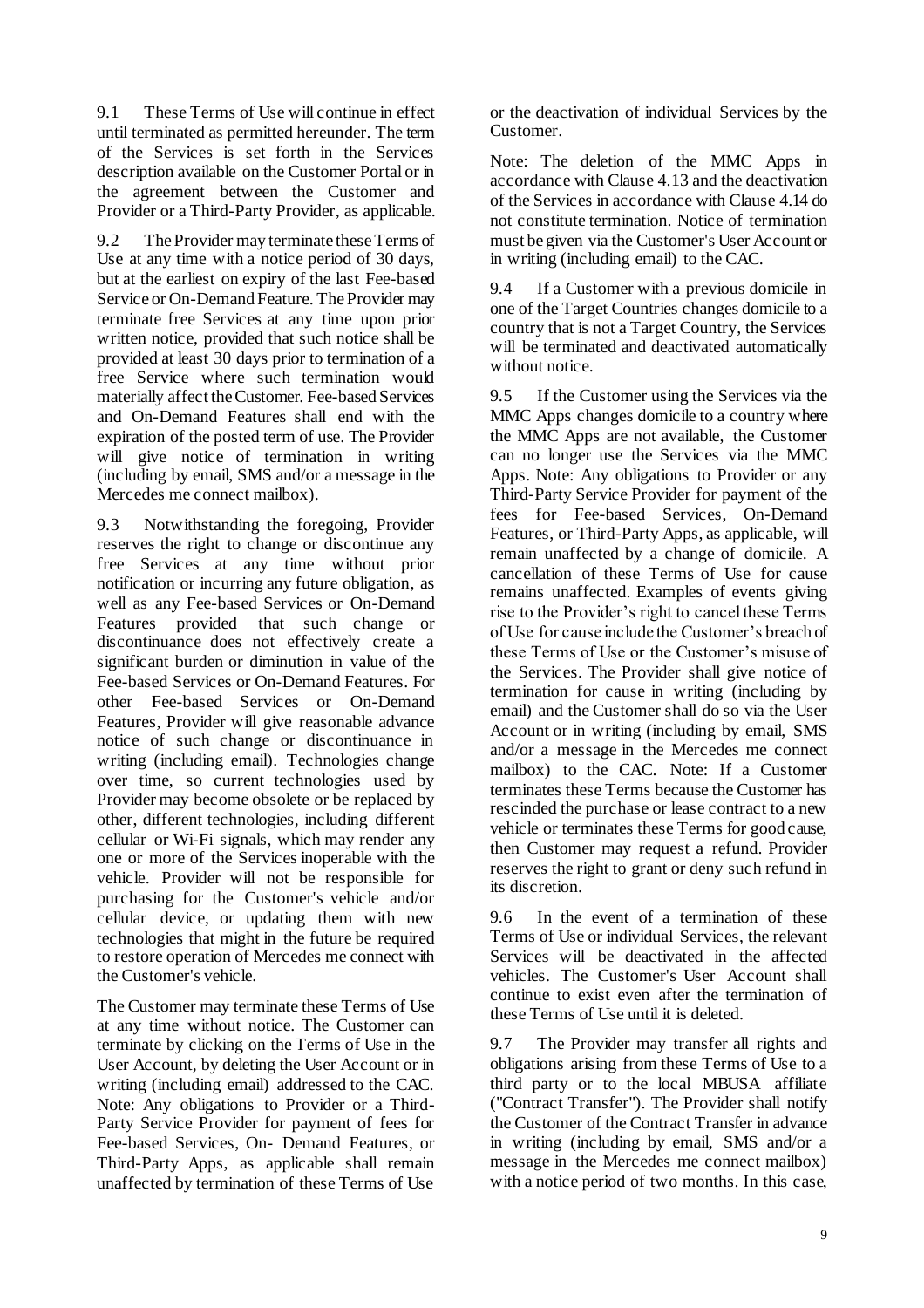the Customer is entitled to terminate the contract with immediate effect within this period of one month after the announcement of the Contract Transfer. The Customer may give notice of termination via the User Account or in writing (including email) to the CAC.

# **10. OTHER USERS AND CO-USER AUTHORIZATION**

10.1 To enable other persons to access Services, the Customer may authorize these other persons as co-users ("Co-Users") in the User Account. To use the Services as Co-Users, these other persons may be required to hold a User Account and confirm online that the Customer has authorized them.

10.2 To use the Services as Co-Users via MMC Apps, these persons may be required to purchase MMC Apps and install them on a compatible end device. Co-Users may be able to view, operate and use certain Services in the same way as the Customer (e.g. query the vehicle status) via their Use Gateways. However, only the Customer is able to obtain Services, terminate the Services, activate the Services and connect and disconnect the vehicle. And the Services available to Co-Users associated with vehicles linked to Business Users may differ from the Services available to other Co-Users. The details and special provisions of the Co-User rights may be presented in the Service Descriptions. When functions are being programmed, the command most recently received in the car is always the applicable command, regardless of whether it came from the Customer or the Co-User. However, Co-Users cannot activate or deactivate the Services. The scope of the Services may vary for the Co-User depending on the Use Gateway which is used to access them. Details may be provided in Section II of the Terms of Use and the Service Descriptions.

10.3 The Customer can revoke the authorization of a Co-User at any time via the User Account.

# **11. LIABILITY DISCLAIMER**.

11.1 THE SERVICES ARE PROVIDED WITHOUT WARRANTIES OF ANY KIND, EITHER EXPRESS OR IMPLIED, INCLUDING BUT NOT LIMITED TO WARRANTIES OF QUALITY, NONINFRINGEMENT, MERCHANTABILITY OR FITNESS FOR A PARTICULAR PURPOSE. THE PROVIDER DOES NOT WARRANT THAT THE SERVICE WILL MEET CUSTOMER'S REQUIREMENTS,

WILL PREVENT UNAUTHORIZED ACCESS BY THIRD PARTIES, BE UNINTERRUPTED, SECURE, OR ERROR-FREE. CUSTOMER ACKNOWLEDGES THAT CUSTOMER BEARS THE SOLE RISK OF TRANSMITTING THROUGH THE SERVICES ANY CONTENT, INCLUDING INFORMATION WHICH IDENTIFIES CUSTOMER OR CUSTOMER'S LOCATION. THE PROVIDER'S THIRD-PARTY PROVIDERS DO NOT MAKE ANY WARRANTIES TO CUSTOMER UNDER THE TERMS OF USE AND THE PROVIDER DOES NOT MAKE ANY WARRANTIES ON BEHALF OF SUCH THIRD-PARTY PROVIDERS UNDER THE TERMS OF USE.

**NEITHER THE PROVIDER, NOR ANY OF ITS RESPECTIVE AFFILIATES, DISTRIBUTORS, DEALERS, DEALER ASSOCIATIONS, TOGETHER WITH THEIR RESPECTIVE EMPLOYEES, AGENTS, DIRECTORS, OFFICERS AND SHAREHOLDERS (COLLECTIVELY, "MB PARTIES") WILL BE LIABLE TO THE CUSTOMER OR ANY OTHER PERSON OR ENTITY FOR ANY CONSEQUENTIAL, INDIRECT, INCIDENTAL, SPECIAL, RELIANCE OR PUNITIVE OR AGGRAVATED DAMAGES (INCLUDING WITHOUT LIMITATION LOST PROFITS, LOST REVENUES, LOST SAVINGS, GOODWILL OR HARM TO BUSINESS, DAMAGES FOR LOSS OF DATA, INCOME, PROFITS, LOSS OF OR DAMAGE TO PROPERTY, AND THIRD PARTY CLAIMS) OR ANY OTHER DAMAGES OF ANY KIND, ARISING OUT OF OR IN CONNECTION WITH, THE SERVICES, EVEN IF THE MB PARTIES ARE AWARE OF THE POSSIBILITY OF SUCH DAMAGES.**

11.2 The foregoing limitation applies to all claims, including, without limitation, claims in contract and tort (such as negligence, product liability and strict liability). To the extent that a jurisdiction does not permit the exclusion or limitation of liability as set forth herein, liability is limited to the maximum extent permitted by law in such jurisdiction. The Customer acknowledges that the Customer will be fully liable for all damages resulting directly or indirectly from the use of the Services by or through Customer, including any Co-Users. All claims under these Terms of Use must be brought by the Customer, and Customer hereby agrees to indemnify defend and hold the MB Parties harmless against any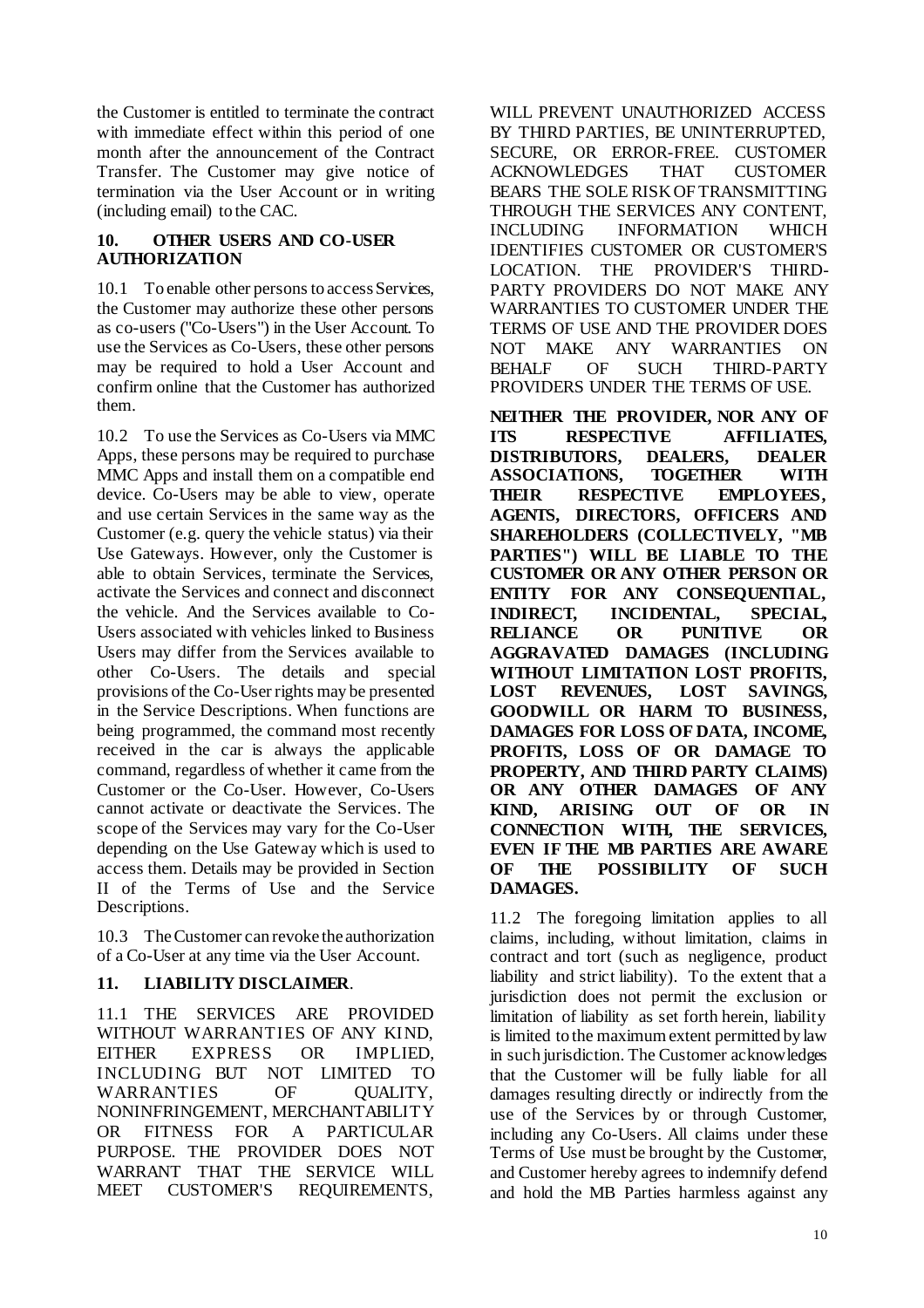claims, demands or allegations initiated by any Co-Users. Insofar as damage is or could be covered by an insurance policy taken out by the Customer, the MB Parties shall not be liable for any such damages suffered by the Customer and Customer waives any and all such claims and damages against the MB Parties and waives rights of subrogation, including on behalf of the insurance carrier.

11.3 These limitations of liability apply not only to the Customer, but to anyone using the Customer's vehicle, to anyone attempting to make a claim on the Customer's behalf, and to any claims made by the Customer's family, employees, customers, or others arising out of or relating to the Services. The limitations of liability set forth in this section do not apply in the event of death or personal injury.

### **12. PRIVACY AND DATA SECURITY**

12.1 The Provider takes the protection of the personal data of the users of the Services seriously and gives due consideration to the protection of the user's privacy when processing personal data.

12.2 Further details concerning data processing, privacy and data security are provided for you in the Connected Vehicle Privacy Notice for the Mercedes me connect Connected Vehicle Services and the MBUSA Platform Privacy Notice.

12.3 The Business User hereby consents on behalf of itself and all of its employees, agents, contractors and other persons accessing or using the Services to MBUSA's use of any data collected pursuant to the Services or in conjunction with other information about Business User or any of them that MBUSA may have to: send electronic communications to Customer, fulfill Customer requests, make the Customer experience more customer friendly and personalized, contact the Customer if necessary, improve the Services, market to the Customer where permitted by law, comply with legal requirements, and achieve the purposes disclosed in the privacy notices referenced in 11.2.

12.4 The Business User agrees to provide any notice and obtain, record, and maintain any consents or authorizations that may be required by law to authorize Provider's collection, use, disclosure, and other processing of personal information.

12.5 Business Users are solely responsible for informing all drivers of their Vehicles and all CoUsers of the full nature and scope of the Services, including, but not limited to, any Services that collect data, track the location of the Vehicle or monitor the Vehicle status or operation or the Driver's activities while operating the Vehicle.

# **13. FINAL PROVISIONS**

13.1 DISPUTE RESOLUTION. ANY DISPUTE OR CLAIM ARISING OUT OF, RELATING TO, OR IN CONNECTION WITH THE TERMS OF USE (WHETHER FOR BREACH OF CONTRACT, TORTIOUS CONDUCT OR OTHERWISE) SHALL, TO THE EXTENT PERMITTED BY LAW, BE RESOLVED BY BINDING ARBITRATION, RATHER THAN IN COURT, EXCEPT THAT THE CUSTOMER MAY ASSERT CLAIMS IN SMALL CLAIMS COURT IF CLAIMS QUALIFY. THERE IS NO JUDGE OR JURY IN ARBITRATION, AND COURT REVIEW OF AN ARBITRATION AWARD IS LIMITED. HOWEVER, AN ARBITRATOR CAN AWARD ON AN INDIVIDUAL BASIS THE SAME DAMAGES AND RELIEF AS A COURT AND MUST FOLLOW THE TERMS OF USE AS A COURT WOULD. ARBITRATION SHALL BE CONDUCTED IN ACCORDANCE WITH THE AMERICAN ARBITRATION ASSOCIATION'S COMMERCIAL ARBITRATION RULES, IF APPLICABLE, THE SUPPLEMENTARY PROCEDURES FOR<br>THE RESOLUTION OF CONSUMER THE RESOLUTION OF RELATED DISPUTES. CONSOLIDATED OR CLASS ACTION ARBITRATIONS SHALL NOT BE PERMITTED.

13.2 ARBITRATION HEARINGS SHALL BE HELD IN THE STATE OF GEORGIA. IF THIS LOCATION IS NOT CONVENIENT FOR THE CUSTOMER, THE CUSTOMER SHALL INFORM THE PROVIDER. THE PROVIDER WILL WORK WITH THE CUSTOMER TO DETERMINE A MUTUALLY CONVENIENT LOCATION. ANY DISAGREEMENTS REGARDING THE LOCATION IN WHICH ARBITRATION HEARINGS WILL BE HELD SHALL BE SETTLED BY THE ARBITRATOR.

13.3 NOTHING HEREIN SHALL BE CONSTRUED TO PRECLUDE ANY PARTY FROM SEEKING INJUNCTIVE RELIEF IN THE STATE AND FEDERAL COURTS LOCATED IN THE STATE OF GEORGIA. IF THE CUSTOMER IS NOT A BUSINESS USER AND INITIATES ARBITRATION, THE CUSTOMER'S ARBITRATION FEES WILL BE LIMITED TO THE FILING FEE SET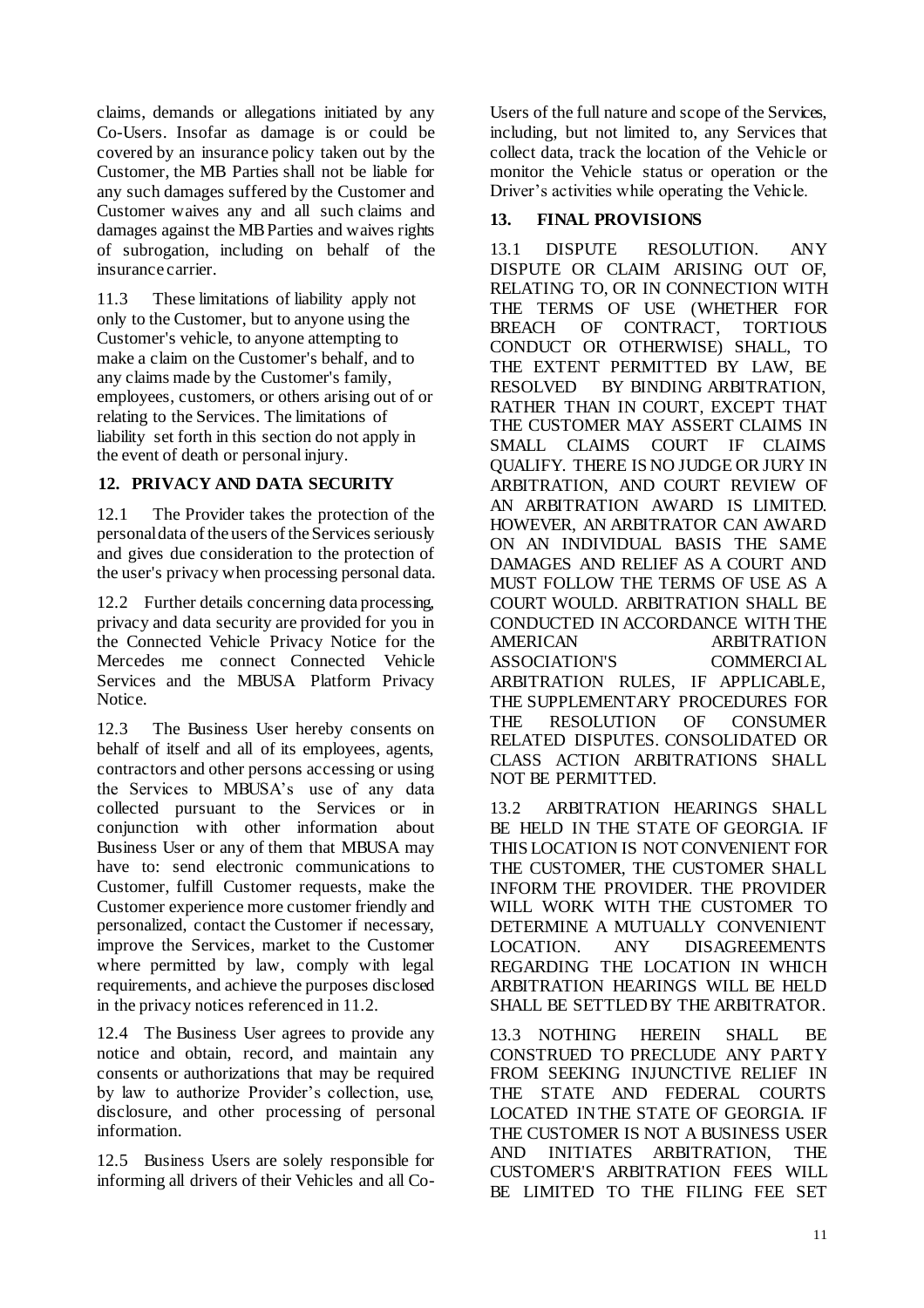FORTH IN AAA'S CONSUMER ARBITRATION RULES. REGARDLESS OF WHO INITIATES ARBITRATION, THE PROVIDER WILL PAY THE CUSTOMER'S SHARE OF ARBITRATION FEES (NOT INCLUDING THE CUSTOMER'S ATTORNEYS' FEES) UP TO A MAXIMUM OF \$2,500 IF THE CUSTOMER IS NOT A BUSINESS USER. IF THE ARBITRATOR RULES AGAINST THE PROVIDER, IN ADDITION TO ACCEPTING WHATEVER RESPONSIBILITY IS ORDERED BY THE ARBITRATOR, THE PROVIDER WILL REIMBURSE THE CUSTOMER'S REASONABLE ATTORNEYS' FEES AND COSTS UP TO A MAXIMUM OF \$5,000, REGARDLESS OF WHO INITIATED THE ARBITRATION, UNLESS THE CUSTOMER IS A BUSINESS USER OR THE ARBITRATOR FINDS SOME OR ALL OF THE CUSTOMER'S CLAIMS TO BE FRIVOLOUS OR TO HAVE BEEN BROUGHT IN BAD FAITH. IN ADDITION, IF THE ARBITRATOR RULES IN THE PROVIDER'S FAVOR, THE PROVIDER WILL NOT SEEK REIMBURSEMENT OF THE PROVIDER'S ATTORNEYS' FEES AND COSTS, REGARDLESS OF WHO INITIATED THE ARBITRATION, UNLESS THE CUSTOMER IS A BUSINESS USER OR THE ARBITRATOR FINDS SOME OR ALL OF THE CUSTOMER'S CLAIMS TO BE FRIVOLOUS OR TO HAVE BEEN BROUGHT IN BAD FAITH.

13.4 To help resolve any issues promptly and directly, the Customer and the Provider agree to begin any arbitration within one year after a claim arises; otherwise, the claim is waived.

13.5 It is important that the Customer understands that by entering into these Terms of Use, the Customer and the Provider are each waiving the right to a trial by jury or to participate in a class action against the other party for claims that are covered by this "Dispute Resolution" Clause. The arbitrator's decision will be conclusive and binding and may be entered as a judgment in any court of competent jurisdiction.

13.6 Governing Law; Jurisdiction; Claims. For claims that Clause 13.1 does not require to be resolved by arbitration, each party waives any objection to the laying of the venue of any legal action brought under or in connection with the subject matter of these Terms of Use in the Federal or state courts sitting in the State of Georgia, and agrees not to plead or claim in such

courts that any such action has been brought in an inconvenient forum. Any claim that Customer wishes to assert under the Terms of Use must be initiated not later than one year after the claim arose. The Terms of Use shall be governed by and construed in accordance with the laws of the State of Georgia, without giving effect to its conflicts of law principles.

13.7 If any provision of the Terms of Use is deemed unlawful or unenforceable by a court of competent jurisdiction, then the impugned provision shall be deemed severed and shall not affect the validity and enforceability of any remaining provisions.

13.8 These Terms of Use, and all other attachments and exhibits, set forth the entire agreement between the parties with respect to the subject matter hereof and supersedes all previous written or oral agreements or representations between the parties with respect to such subject matter.

13.9 No waiver of any breach or default under the Terms of Use shall be deemed to be a waiver of any preceding or subsequent breach or default. To be legally binding on the Provider, any waiver must be in writing.

13.10 Customer may not assign these Terms of Use, in whole or in part, without theprior written consent of the Provider, and any assignment in violation of this Clause shall be null and void. The Provider may assign its rights and obligations under the Terms of Use including, without limitation, in whole or in part, to any affiliate without the prior written approval of or notice to Customer. Customer understands and agrees that, regardless of any such assignment the rights and obligations of theProvider in theTermsof Use may accrue to, or be fulfilled by, any affiliate, as well as the Provider and/or its subcontractors.

13.11 The terms and conditions contained in the Terms of Use that by their nature are intended to survive the termination of the Terms of Use shall survive the completion of performance and termination of the Terms of Use, including without limitation, Clauses 8- 13, and the making of any and all payments pursuant to the Terms of Use.

13.12 The Terms of Use may be executed in counterparts, each of which shall be deemed an original and all of which together shall constitute one and the same instrument.

#### **14. IDENTITY OF THE PROVIDER;**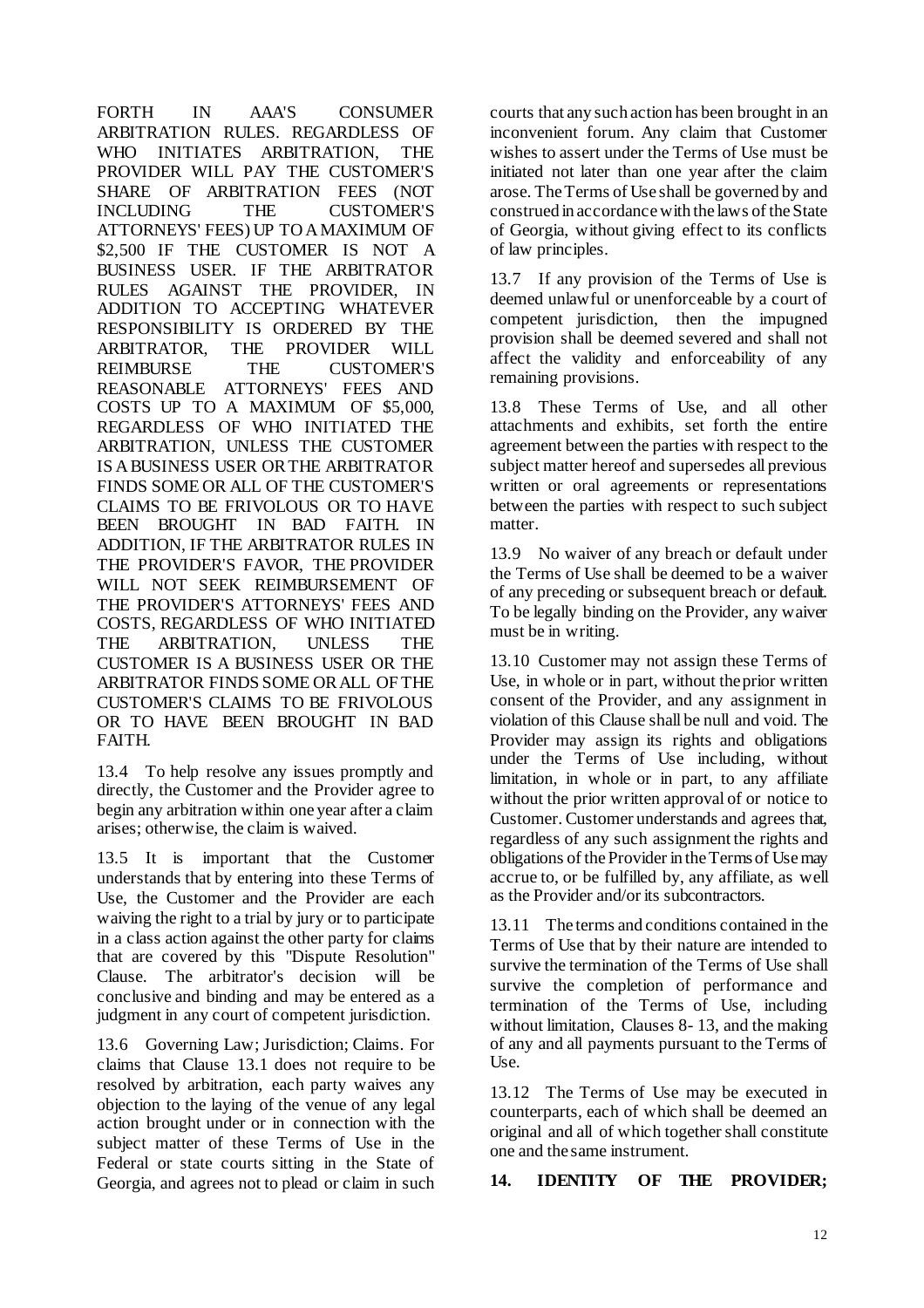# **CONTACT DETAILS**

The Services are an offer of Mercedes-Benz USA, LLC

1 Mercedes-Benz Drive Sandy Springs, GA 30328

Contact details for CAC: Mercedes-Benz USA, LLC Customer Assistance Center 1 Mercedes-Benz Drive Sandy Springs, GA 30328

1-800-367-6372

Email Address: [me-connect.usa@cac.mercedes](mailto:me-connect.usa@cac.mercedes-benz.com)[benz.com](mailto:me-connect.usa@cac.mercedes-benz.com)

#### **PHONE NO. 1-800-367-6372**

\*Free of charge from landline, mobile phone charges may differ

Customer Portal: Mercedes me connect: [www.me.mercedes-benz.com](http://www.me.mercedes-benz.com/)

The data services for some Services and functions for Mercedes me connect are based on technical applications from Third-Party Providers. The terms and conditions of the Third-Party Providers can be found under:

**<https://legal.here.com/terms/serviceterms/> <https://legal.connectedrad.io/tandc/daimler> <https://opendatacommons.org/licenses/odbl/1-0/> [\(OpenStreetMap-Datenbank\)](https://www.openstreetmap.org/copyright)**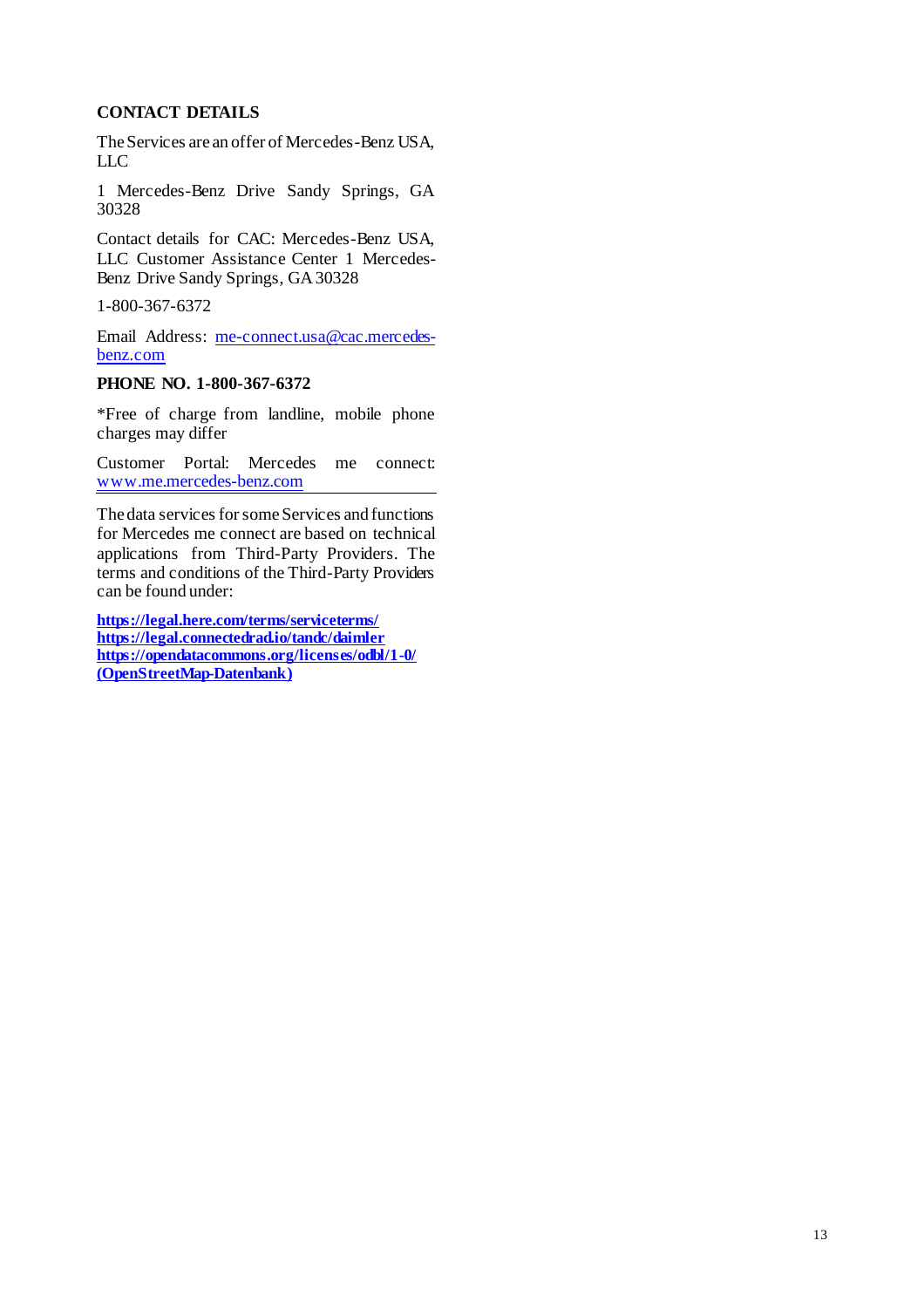### **II. Further Notes for the Mercedes me connect Services**

# **1. PREAMBLE**

The Provider has high standards for the quality and safety of its products. As a result it has<br>developed certain measures and safety developed certain measures and precautions for each individual Service. This however does not release the Customer from personal responsibility for safe vehicle operation and compliance with applicable laws, especially in the view of the fact that accident events in road traffic are frequently caused by excessive visual distractions from information, communication, and entertainment media and devices.

# **2. GENERAL NOTICES**

2.1 If Customers choose to operate and use integrated information systems and communication devices in the vehicle, they can become distracted and lose control of their vehicle. Therefore, the Customer uses these systems and devices at the Customer's sole risk and discretion. If safe operation of the vehicle is not possible while using the Services, the Customer should not use the Services while operating the vehicle.

2.2 The Customer is responsible at all times for the Customer's own actions. Moreover, these Services do not relieve the Customer of any responsibility and accountability for ensuring the driving capability and road safety of the vehicle. The same applies to any requirements for maintenance and repair work. The Provider does not accept any liability for failure to carry out required maintenance and repair measures.

2.3 The Customer is responsible with respect to any risk of accident and injury for unsupervised children and animals in the vehicle.

2.4 The laws of the applicable jurisdiction must be observed at all times by the Customer or any Co-User. The Customer should be aware of any laws applicable to the use of cell phones or smart phones in the applicable jurisdiction.

2.5 To the extent possible, voice control actions and/or read-aloud functions should be used by the Customer while operating the vehicle. That a Service or feature is available to the Customer while the Customer is operating the vehicle does not mean that the use of such Service or feature is recommended or authorized by Provider for use while operating the vehicle.

2.6 The Provider refers expressly to the

operating instructions, including all warnings contained therein, which must be observed by the Customer at all times.

2.7 Provider shall not be liable for any damages arising from false or incorrect messages, disturbances of loss of a connection to the server due to force majeure, technical conditions or other reasons beyond the reasonable control of Provider.

2.8 Status queries in the vehicle through geofencing features may not be reliable despite the available standard of technology. Under certain circumstances, it may not be possible to transmit data in full or in part (e.g. in parking garage). As a result of this, it is possible that stored commands are not activated because a vehicle status is not received by the Backend correctly or in a timely manner. The Customer is responsible for use of status queries and reliance on any information provided thereby.

2.9 Provider reserves the right to modify and/or deactivate individual Services at Provider's sole discretion, as well as restrict or deactivate individual Services (for example, in the event that a security problem with a Third Party Content Provider is suspected, in the event of potential danger due to malware or in the event of incompatibilities) and to change the selection of Third Party Service Providers, the available data and the available commands.

2.10 Data on the charging progress and charging status may be incomplete, incorrect or not up to date in full or in part.

2.11 The Customer is responsible for any equipment not provided by the Provider used in connection with the Services. The Provider shall not be liable for any damages arising from the Customer's use of third-party equipment in connection with the Services.

2.12 Devices and objects in the vehicle must always be kept in a manner to prevent injury to the Customer or any vehicle passengers, including in the event of an accident. The Customer is responsible for any devices or other objects in the vehicle. The Provider assumes no liability for any damages that arise from the presence of a device or other object in the vehicle in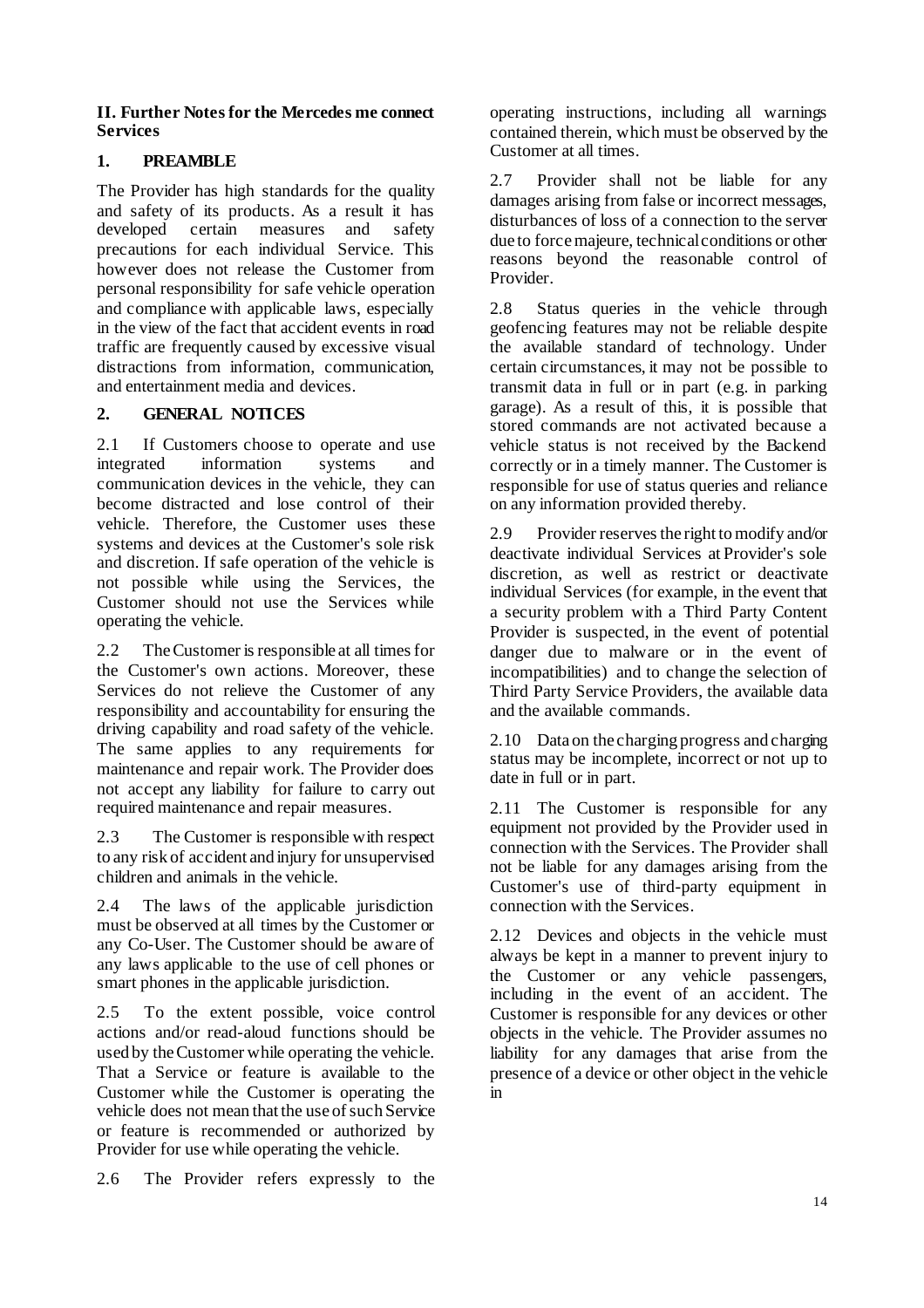connection with Customer's use of the Services.

2.13 For vehicles with a mechanical parking brake, the "parking brake applied" status information does not provide information as to whether the parking brake is sufficient.

### **3. INVOLVEMENT OF THIRD-PARTY SERVICE PROVIDERS AND THIRD-PARTY CONTENT PROVIDERS**

3.1 The Provider does not have control over, and to the fullest extent permitted by applicable law, assumes no responsibility for, the content, privacy policies, or practices of any Third-Party Provider. Where the information available about the individual Service comes from Third-Party Providers, the Provider makes no guarantee relating to the content, accuracy, current validity, completeness and availability. The Provider also accepts no obligation to check the information for accuracy, current validity, completeness and availability, to correct, update or complete the information or to ensure that the information is available or provided at a specific level of quality. TheProvider has no influence on the operation or functionality of the corresponding Third- Party Provider's technical applications. The Third-Party Providers may change or discontinue the functionality or individual functions of their services. Some of the functions of theThird-Party Providers may not be available everywhere. Therefore, the Customer has independent responsibility for the use of the information and any decisions made on the basis of the information.

3.2 Provider does not guarantee the functionality of any commands made in connection with the Services. Such commands may not be properly executed or may be delayed. The Customer is solely responsible for the definition of commands and links with user accounts of Third-Party Providers.

The Customer is obliged to withdraw the Third-Party Provider's activation in the Customer Portal if the Customer learns of security problems with the Third-Party Provider or in the event of loss of his access data at the Third-Party Provider.

## **4. SPECIAL NOTICES FOR INDIVIDUAL SERVICES**

# **4.1 Live Traffic Information and Car-to-X Communication**

Not all relevant traffic information or dangerous situations are collected and reported through Live Traffic Information and Car-to-X Communication. The information available through the Services is also generated by other Customers or drivers and a Third-Party Content Provider, respectively, and the information could be incorrect, incomplete or not up to date in whole or in part. The Provider does not assume any obligation to check the information with regard to completeness, accuracy or current validity, or to complete, correct or update the information. The use of the information by the Customer or driver and any decisions by the Customer or driver based on the information are made under in their own responsibility; accordingly, the Customer or driver are responsible for checking whether the information is complete, correct and up-to-date.

# 4.2 **Remote Door Locking and Unlocking**

The unattended remote opening of the vehicle may increase the risk of theft ofthe vehicle and of items located inside the vehicle. Provider assumes no obligations or liability for theft of any vehicle or other item under any circumstances. The Customer uses this Service at Customer's own risk and discretion. The Provider accepts no liability for any damages or claims that arise from the Customer's actions of locking and unlocking of the vehicle or controlling the position of the vehicle's windows remotely, and the Customer shall indemnify and hold the Provider harmless from any claims arising from such actions.

The Provider expressly advises that the vehicle key should not be left in the vehicle when the vehicle is unattended.

# **4.3 Parking**

This Service only shows available parking spaces. The information provided may, at any time, be inaccurate, incomplete, or not up to date. Provider assumes no obligation to correct, complete, or update any information provided. The Customer is responsible for the safe operation of the vehicle and for observing all local conditions (e.g. vehicle height in the parking garage, posted notices prohibiting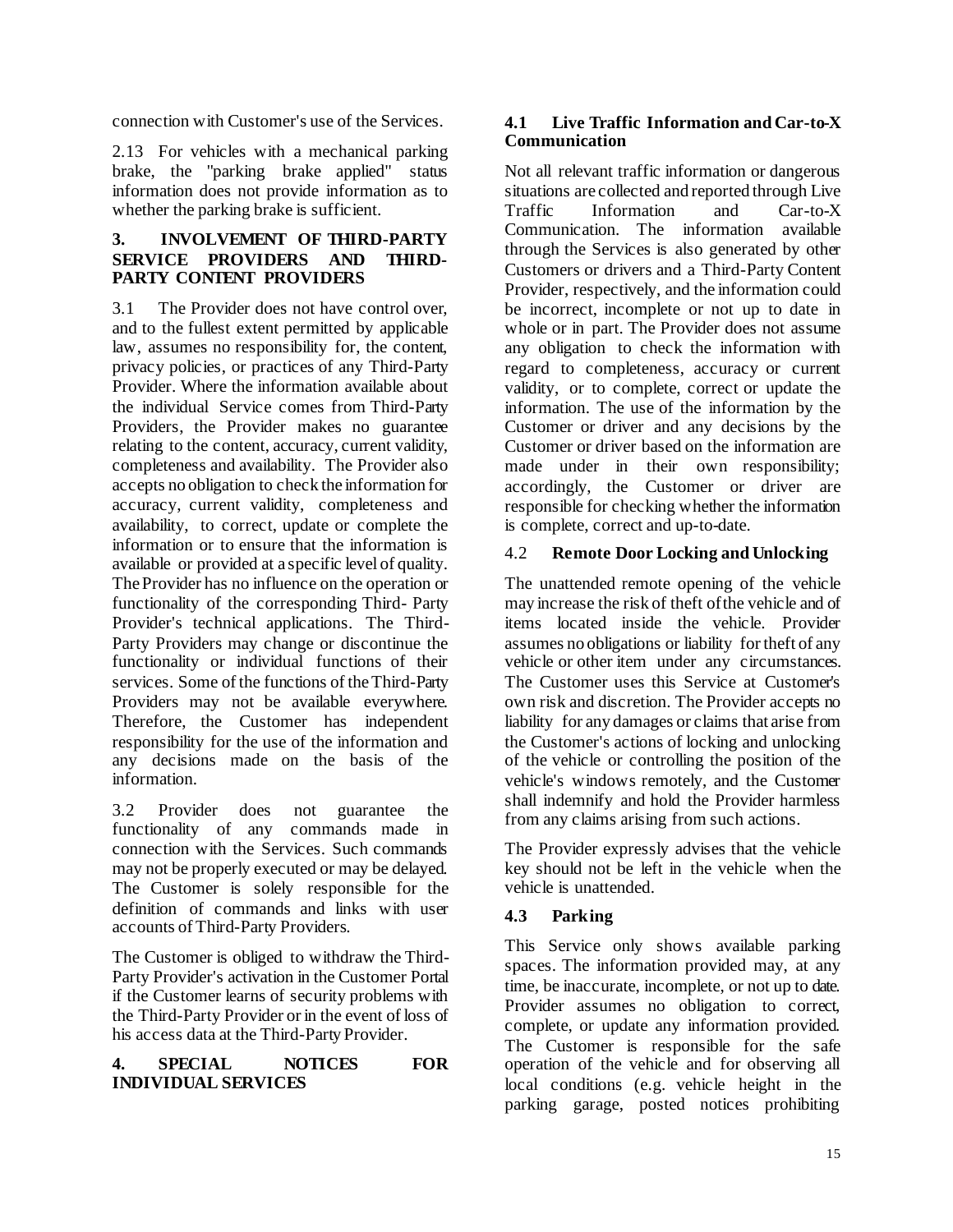parking, etc.) In addition, the Customer acknowledges and agrees that Provider shall not be responsible or liable for any loss or damage whatsoever arising from any inability or unsuitability of parking spaces or losses to vehicles or the contents of the same resulting from fire, theft, collision or any other cause arising from the Available Parking Spaces Service.

#### **4.4 Theft Notification And Parking Damage Detection**

This Service may not recognize all applications of force upon the vehicle and any alerts generated by this Service may be inaccurate or incomplete, or no alert may be generated. Provider therefore assumes no liability and hereby expressly disclaims any liability in the event that the Service triggers a false alarm or does not detect an impact on the vehicle. The Customer may choose to disable the tow-away protection feature of this Service; however this action will also disable damage detection. Detection may be restricted for other reasons, e.g., in case of vehicle damage with no impact, a low-speed impact or if the electric parking brake is not detected. The Provider assumes no liability for any damages arising from a false alarm generated by the Service or any failure to generate an alert. Detailed information can be found in the operating instructions. The Customer always remains responsible for ensuring that the vehicle is roadworthy and free from damage. No guarantee can be made that the vehicle can still be driven safely or properly.

# **4.5 REMOTE ENGINE START**

Before activating Remote Engine Start, the Customer should ensure – among other things – that the vehicle is in an open space with adequate ventilation, the exhaust system is unobstructed, the vehicle will not come into contact with combustible materials and the vehicle is not showing any significant damage.

The Customer uses this Service at Customer's own risk and discretion. The Provider accepts no liability for any damages or claims that arise from the Customer's actions of starting the engine of the vehicle remotely, and the Customer shall indemnify and hold the Provider harmless from any claims arising from such actions.

# **4.6 ENERGIZING COACH**

Pulse values are shown in the media display only in the range of 30-140 bpm. The pulse values are not valid for medical purposes but are only informational in nature and at any time may be incomplete, incorrect, or not up to date.

# **4.7 SMART HOME**

Status queries and controls in the vehicle or the Apps may, at any time, be incorrect, incomplete or not up to date in whole or in part. The Provider does not assume any obligation to check the information with regard to completeness, accuracy or current validity, or to complete, correct or update the information. The Provider assumes no responsibility or liability for any third-party product or device (e.g., a smart switch or plug), and the Customer acknowledges that the use of any third- party product or device in connection with the Services is at the Customer's own risk and discretion.

The unattended remote operation of products and devices may increase the risk of personal injury or property damage (for example, theft of items located inside the home if the Customer is using a smart lock device). The Provider accepts no liability for any damages or claims that arise from the Customer's use or remote operation of any third-party product or device, and the Customer shall indemnify and hold the Provider harmless from any claims arising from such actions.

Further, the Customer should take care at all times when using this Service, as the remote operation of products and systems could result in injury to persons or property.

# **4.8 STOLEN VEHICLE ASSISTANCE**

The Customer uses this Service at the Customer's own risk and discretion. The Provider claims no obligation or liability relating to the Customer's or any third party's use of the data provided by this Service.

# **4.9 VOICE ASSISTANCE FUNCTIONS**

Use of the Voice Assistance Functions may result in false notifications, misinterpretations, transmission errors, etc. Therefore, the use of Voice Assistance Functions does not relieve the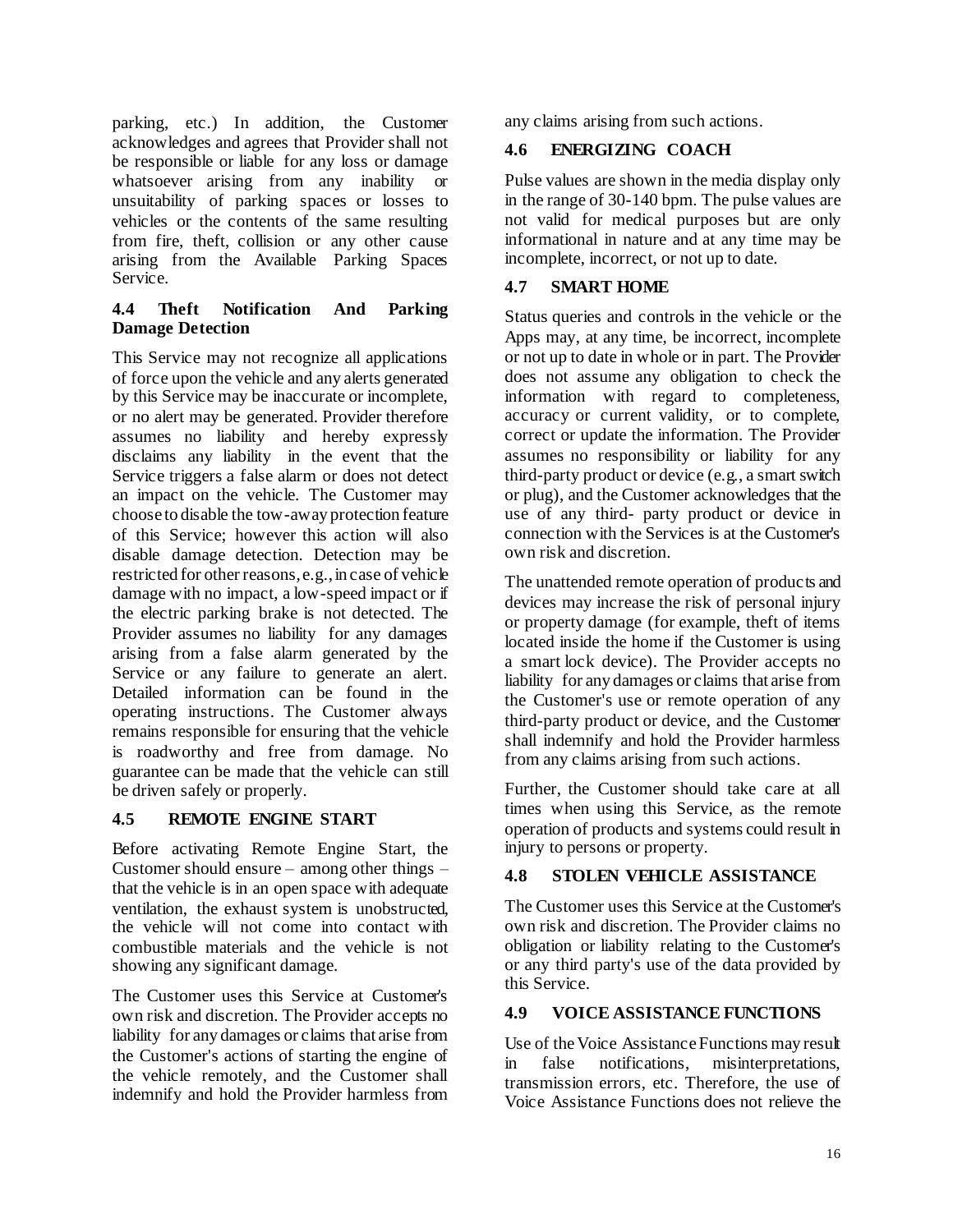Customer of the obligation to ascertain the actual conditions in and around the vehicle during operation of the vehicle and use of the Services. In addition, the Customer should observe the individual (warning) messages displayed in the vehicle.

### **4.10 BEGINNER DRIVER AND PARKING SERVICE MODE**

The Customer should inform any vehicle users of this activated Service. The vehicle speed and acceleration are reduced when Beginner Driving and Parking Service modes are activated.

## **III. ADDITIONAL TERMS AND CONDITIONS FOR ACTIVATION OF FEE-BASED SERVICES AND ON-DEMAND FEATURES**

The following terms and conditions of this Part, together with the General Part, apply to Fee-Based Services and On-Demand Features purchased through the Mercedes me connect Store. Such Services and features may not be available to all Customers.

#### **1. CONTRACT FORMATION, TRANSFER OF RIGHTS AND OBLIGATIONS**

1.1 By completing the ordering process in the Mercedes me connect Store, the Customer makes the Provider a binding offer to enter into a contract. To place such orders, the Customer must have a valid email address or a mobile phone number saved in Customer's Mercedes me connect User Account. When placing an order in the Store through a vehicle, Customer may be required to authenticate themselves in the vehicle's MBUX infotainment system, including by entering their personal Mercedes me PIN, or by fingerprint. Customer is responsible for all orders submitted in the Store through their Mercedes me connect user account or after authenticating themselves.

1.2 The contract governing the activation of On-Demand features will not commence until the Provider has confirmed its acceptance of the order via email or via the Mercedes me connect User Account or by activating the respective On-Demand Feature in the vehicle selected by the

Customer. The Provider will notify the Customer without undue delay if the Provider does not accept the order.

1.3 If the Provider, through no fault of its own, is not in a position to deliver the ordered Fee-Based Service or On Demand Feature because Provider has not received the Fee-Based Service or On Demand Feature from the supplier, the Provider will have the right to rescind its contract with the Customer.

1.4 If Fee-Based Services or On Demand Features that have previously been paid for cannot be delivered, then the Provider will notify the Customer via the communication channel specified by the Customer, by email or via a message in the Mercedes me connect User Account, along with a text to the Customer's mobile phone number, and shall reimburse the Customer for the payments already received minusthe pro-rated value of any service received.

1.5 Partial delivery of Services when two or more Fee-Based Services or On-Demand Features are ordered will be permissible to the extent that this would be deemed reasonable for the Customer.

1.6 Fee-Based Services and On-Demand Features are available for use and purchase only by consumers who purchase such Services only for personal, family, or household use.

#### **2. ACTIVATION AND USE OF ON-DEMAND FEATURES**

2.1 To activate Fee-Based Services or On-Demand Features for a vehicle, the Customer must have a Mercedes me connect User Account and the vehicle must be connected to the Mercedes me connect User Account. The Customer can find information in the Mercedes me connect User Account or in the Mercedes me connect Store about which Fee-Based Services and On- Demand features are available for a vehicle, along with further details about the Services.

2.2 To activate Fee-Based Services or On-Demand Features, the ignition of the vehicle must be switched on and off and a connection to the vehicle backend infrastructure of MBUSA must be established. The Customer can find further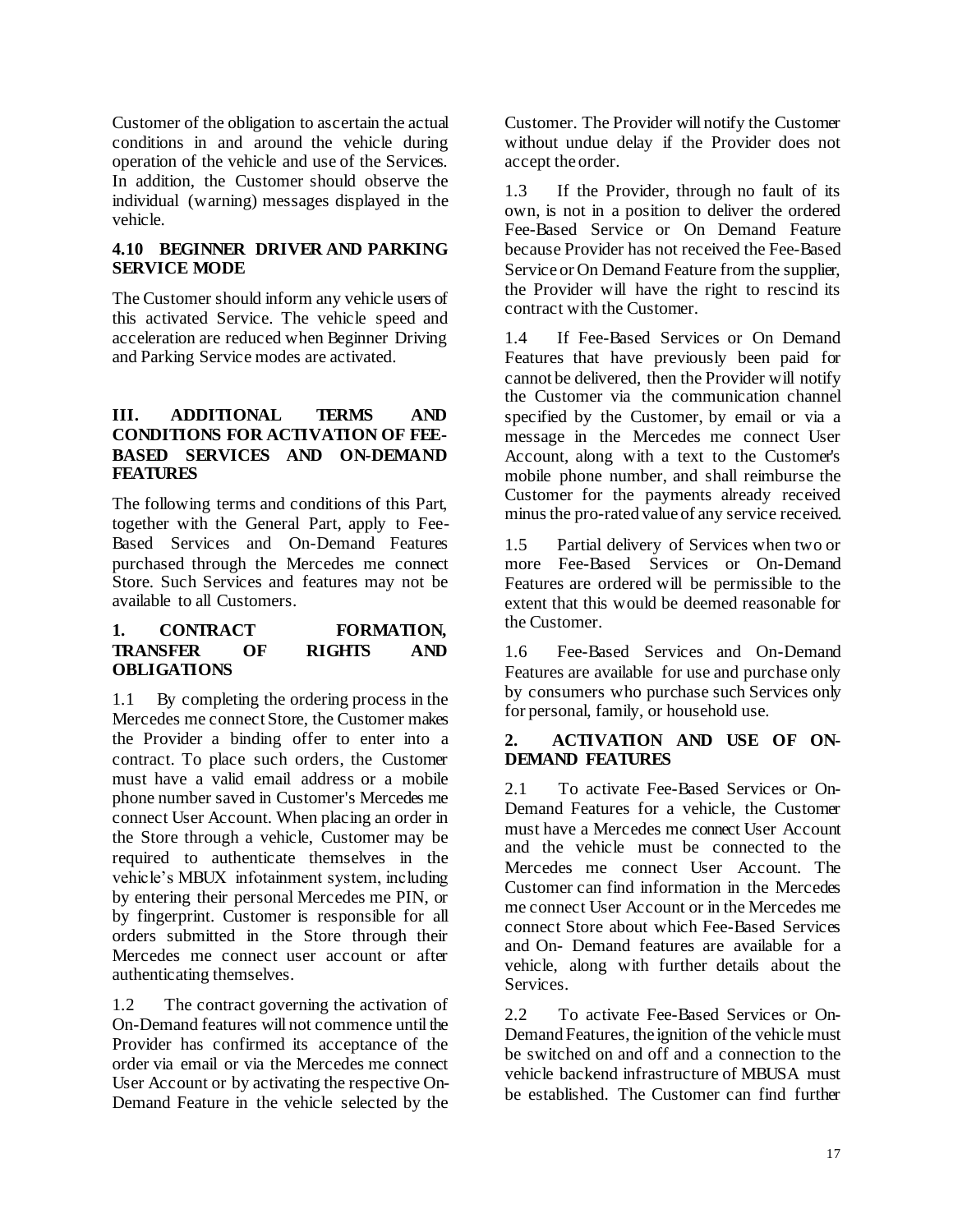information in the Mercedes me connect User Account.

### **3. PRICES FOR FEE-BASED SERVICES ON- DEMAND FEATURES**

3.1 The prices stated for the Fee-Based Services On-Demand Features are to be understood as final prices for the one- time activation of the Fee-Based Services or On-Demand Features for a selected vehicle for a limited period. No shipping costs will be charged.

# **4. PAYMENT FOR FEE-BASED SERVICES AND ON-DEMAND FEATURES**

4.1 The activation of Fee-Based Services and On-Demand Features may only be paid for using a credit card as well as any other methods shown on the Mercedes me connect Store web pages or platform. The individual steps and options for payment are explained during the ordering process in the Mercedes me connect Store. The Provider reserves the right to exclude certain methods of payment.

4.2 Payments for the activation of Fee-Based Services and On-Demand Features by Customers could be subject to taxes in the United States, which may be added at checkout.

If a Customer deactivates Fee-Based or On-Demand services, then Customer may request a refund. Provider reserves the right to grant or deny such refund in its discretion.

## **IV. ADDITIONAL TERMS AND CONDITIONS FOR THE THIRD PARTY MARKETPLACE**

The following terms and conditions of this Part, along with the General Terms and Conditions, apply to the Third-Party Apps and Customer's use of the Third- Party Marketplace. Each service made available in the Third-Party Marketplace is made available by a Third-Party Service Provider. Provider is not responsible for any service on the Third- Party Marketplace that originates from a Third-Party Provider. These third-party services, and any related transactions the Customer enters into, are solely between the Customer and the Third-Party Provider. Provider cannot guarantee their performance, reliability or security, and Provider is not responsible for any losses or damages they may cause.

## **1. ACTIVATION AND USE OF THIRD-PARTY SERVICES**

1.1 To access Third-Party Apps, the Customer must use the MMC Apps. The Customer will register for the applicable Third-Party Apps directly through the MMC Apps, which registration will use the Customer credentials collected at the time the Customer's User Account was created, including payment information.

1.2 To complete registration for the Third-Party Apps, the Customer may be required to agree to and accept the Third-Party Service Provider's terms of use and/or end user license agreement. The Customer may be directed to the third-party terms of use and/or end user license agreement acceptance screen via a hyperlink during the registration process. The Customer is solely responsible for its use of the Third- Party Marketplace and any services provided therein, and uses the Third-Party Marketplace and any Third-Party Apps at the Customer's sole risk and discretion.

1.3 Each Third-Party App must be activated individually.

1.4 For certain services and functionalities, the Customer may be required to activate certain settings through Mercedes me connect in-vehicle.

1.5 Accounts created with a Third-Party Service Provider through the Third-Party Marketplace may only be accessed through the Mercedes me connect Customer Portal and interface via the vehicle's infotainment system or through another channel (e.g. a mobile app) made available by the applicable Third-Party Service Provider.

1.6 Provider may discontinue (permanently or temporarily) providing the Third-Party Marketplace (or any features within the Third-Party Marketplace) to an individual Customer or to Co-Users generally at Provider's sole discretion, without prior notice.

1.7 Provider does not provide customer support for Third-Party Apps. Each Third- Party Service Provider is responsible for determining the level of customer support the Third-Party Service Provider provides. In the event of any issues with the Third-Party Apps, the Customer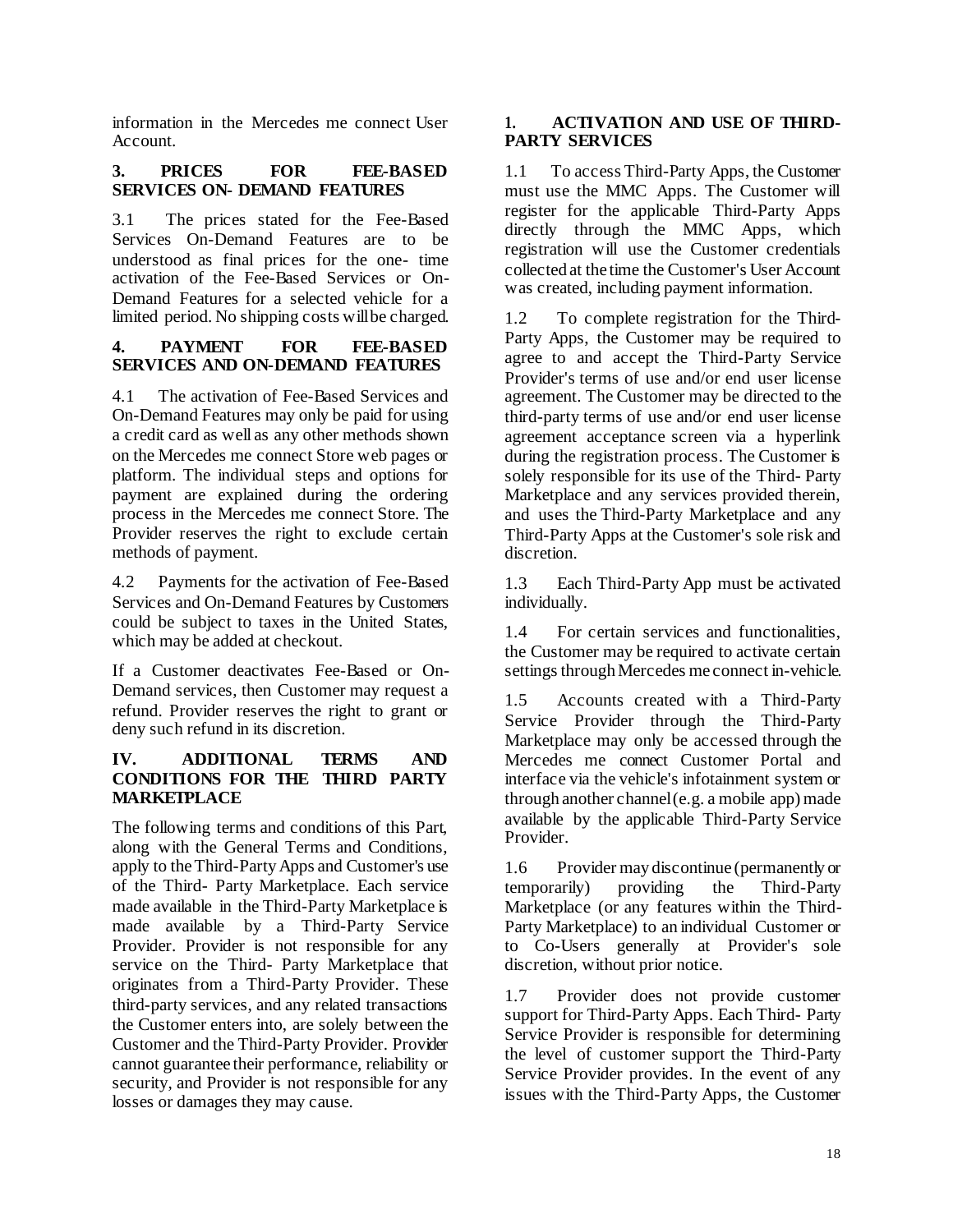should look directly to the applicable Third-Party Service Provider for support. Provider will provide support for the Third-Party Marketplace itself and may provide an interface for the Customer to obtain support for Third-Party Apps, but Provider is not responsible and has no liability for any support provided through such interface or directly by such Third- Party Service Providers. Third-Party Apps may communicate with Provider (or the Backend) or third-party servers from time to time to check for available updates to the Third-Party Apps such as bug fixes, patches, enhanced functions, missing plugins and new versions. Such updates may be automatically requested and installed without further notice to the Customer. Provider is not responsible for updating or maintaining any Third-Party App.

1.8 When using the Third-Party Apps, Third Party Service Providers may be able to access the Customer's information or data. Any information or data that a Third Party Service Provider collects, stores or processes from the Customer will be subject to the privacy and data security notice or similar terms that the Third Party Service Provider provides to the Customer and will not be subject to Provider's privacy and data security terms. Provider is not responsible for any transmission, collection, disclosure, modification, use or deletion of the Customer's data by or through Third-Party Apps or Third-Party Service Providers.

1.9 Notwithstanding anything to the contrary in these Terms of Use, the applicable Third-Party Service Provider may terminate services provided through the Third Party Marketplace as

permitted under and in accordance with the terms of use or other agreement between the Third-Party Service Provider and the Customer. Provider shall have no liability in connection with any such termination by a Third-Party Service Provider and is not obligated to refund any amounts paid by Customer for such services or to provide any replacement or alternate services.

#### **2. PAYMENT AND FEES FOR THIRD PARTY SERVICES ON THE THIRD-PARTY MARKETPLACE**

2.1 Provider is not responsible for establishing the prices of Third-Party Apps or costs associated therewith. Fees and payment terms, including frequencies, and maintenance of minimum balances, if applicable, are determined by the Third- Party Service Provider and Provider does not have the ability to issue any refunds or credits for Third-Party Apps or related Services.

2.2 Provider is not responsible for billing disputes arising from purchases made or charges incurred through use of a Third- Party App. All fees required for use of any Third-Party Apps are paid directly to the Third-Party Service Provider using the payment and billing credentials associated with the Customer's User Account.

2.3 Provider is not responsible for billing disputes arising from purchases made or charges incurred through use of a Third- Party App. All fees required for use of any Third-Party Apps are paid directly to the Third-Party Service Provider using the payment and billing credentials associated with the Customer's User Account.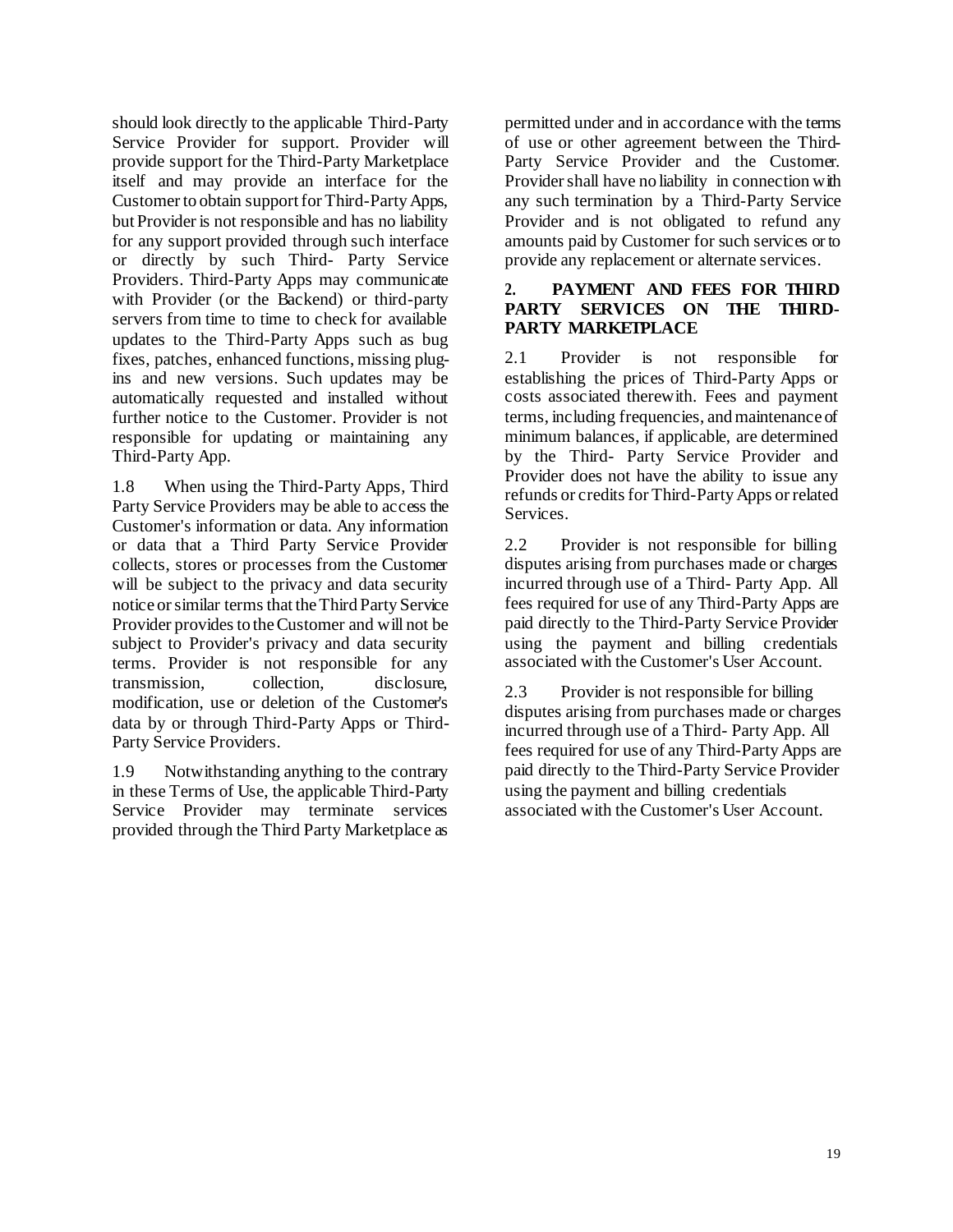| Mercedes<br>me connect<br>Overview of<br>Services for<br>personal use              | <b>Terms</b> | Necessary<br>special<br>equipment<br>and/or apps    | Availability<br>for the following model series from manufacturing date                                                                                                                                                                                                                                                                 |
|------------------------------------------------------------------------------------|--------------|-----------------------------------------------------|----------------------------------------------------------------------------------------------------------------------------------------------------------------------------------------------------------------------------------------------------------------------------------------------------------------------------------------|
|                                                                                    |              |                                                     | Further information                                                                                                                                                                                                                                                                                                                    |
| 1) Maintenance Management <sup>1)</sup>                                            |              |                                                     | Transmission mode 2:<br>Available on all 2019 and newer Mercedes-Benz passenger vehicles and<br>2018 Mercedes-Benz passenger vehicles capable of Mercedes me<br>connect.<br>Available on all MY2019 and newer Mercedes-Benz                                                                                                            |
|                                                                                    |              |                                                     | Sprinter/Freightliner Sprinter with Communication module capable of<br>Mercedes me connect.                                                                                                                                                                                                                                            |
| 2) Telediagnostics 1)                                                              |              |                                                     | Available on all 2019 and newer Mercedes-Benz passenger vehicles and<br>2018 Mercedes-Benz passenger vehicles capable of Mercedes me<br>connect.                                                                                                                                                                                       |
|                                                                                    |              |                                                     | Available on all MY2019 and newer Mercedes-Benz<br>Sprinter/Freightliner Sprinter with Communication module capable of<br>Mercedes me connect. Available on all MY2020 and newer Mercedes-<br>Benz Metris with Communication Module capable of Mercedes me<br>connect. Battery observer is not available for Mercedes-<br>Benz Metris. |
| 3) Accident and Breakdown<br>Management $1$ )                                      |              |                                                     | Available on all 2019 and newer Mercedes-Benz passenger vehicles and<br>2018 Mercedes-Benz passenger vehicles capable of Mercedes me<br>connect.                                                                                                                                                                                       |
|                                                                                    |              |                                                     | Available on all MY2019 and newer Mercedes-Benz<br>Sprinter/Freightliner Sprinter with Communication module capable of<br>Mercedes me connect. Available on all MY2020 and newer Mercedes-<br>Benz Metris with Communication Module capable of Mercedes me<br>connect.                                                                 |
| 4) Remote vehicle diagnostics                                                      |              |                                                     | Available on all 2019 and newer Mercedes-Benz passenger vehicles and<br>2018 Mercedes-Benz passenger vehicles capable of Mercedes me<br>connect.                                                                                                                                                                                       |
|                                                                                    |              |                                                     | Available on all MY2019 and newer Mercedes-Benz<br>Sprinter/Freightliner Sprinter with Communication module capable of<br>Mercedes me connect. Available on all MY2020 and newer Mercedes-<br>Benz Metris with Communication Module capable of Mercedes me<br>connect.                                                                 |
|                                                                                    |              |                                                     | Available on all 2019 and newer Mercedes-Benz passenger vehicles and<br>2018 Mercedes-Benz passenger vehicles capable of Mercedes me<br>connect.                                                                                                                                                                                       |
| 5) Remote Retrieval of Vehicle<br>Status/Remote Status                             |              |                                                     | Available on all MY2019 and newer Mercedes-Benz<br>Sprinter/Freightliner Sprinter with Communication module capable of<br>Mercedes me connect. Available on all MY2020 and newer Mercedes-<br>Benz Metris with Communication Module capable of Mercedes me<br>connect.                                                                 |
| 6) Programming of charging settings<br>and Pre-Entry Climate Control <sup>2)</sup> |              | COMAND<br>Online, Audio<br>20 or MBUX<br>multimedia | Available on all 2019 and newer plug-in hybrid Mercedes-Benz passenger<br>vehicles                                                                                                                                                                                                                                                     |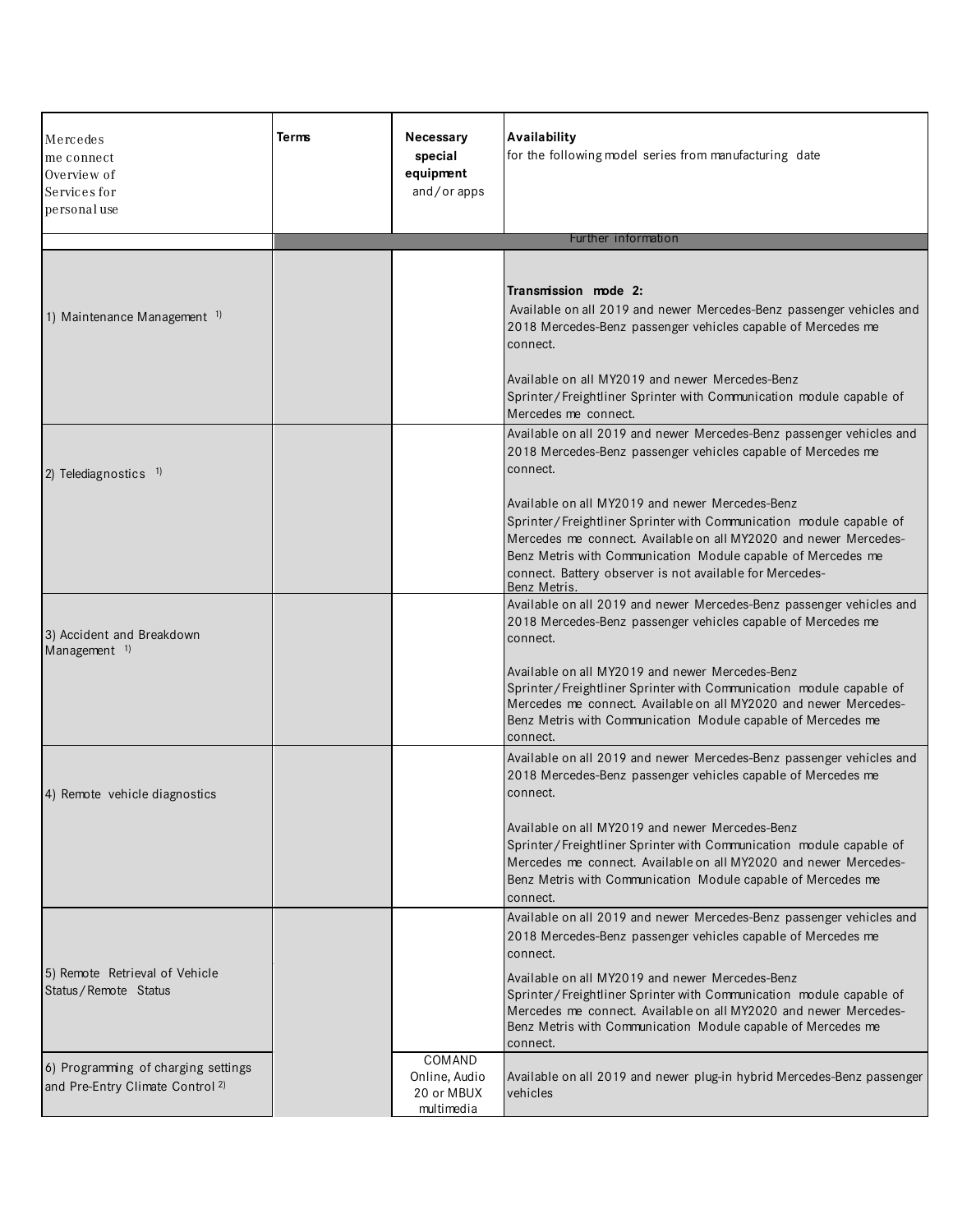|                                          |                                                                                                        | system                                                                          |                                                                                                                                                                                                                                                                                                                                                                                                                            |
|------------------------------------------|--------------------------------------------------------------------------------------------------------|---------------------------------------------------------------------------------|----------------------------------------------------------------------------------------------------------------------------------------------------------------------------------------------------------------------------------------------------------------------------------------------------------------------------------------------------------------------------------------------------------------------------|
|                                          |                                                                                                        |                                                                                 |                                                                                                                                                                                                                                                                                                                                                                                                                            |
| 7) Remote Door Locking and Unlocking     |                                                                                                        | COMAND<br>Online, Audio<br>20 or MBUX<br>multimedia<br>system                   | Available on all 2019 and newer Mercedes-Benz passenger vehicles and<br>2018 Mercedes-Benz passenger vehicles capable of Mercedes me<br>connect.<br>Available on all MY2019 and newer Mercedes-Benz<br>Sprinter/Freightliner Sprinter with Communication module capable of<br>Mercedes me connect. Available on all MY2020 and newer Mercedes-<br>Benz Metris with Communication Module capable of Mercedes me<br>connect. |
| 8) Personalization                       | for Passenger Car                                                                                      | COMAND<br>Online, Audio<br>20 or MBUX<br>multimedia<br>system                   | Available on 2019 and 2020 C-Class, E-Class, CLS-Class, S-Class, G-<br>Class and AMG GT 4-door and all 2021 and newer Mercedes-Benz<br>passenger vehicles                                                                                                                                                                                                                                                                  |
| 9) Vehicle Tracker                       | only: 1 year<br>beginning MY22<br>for Vans only:<br>3 years beginning<br>MY2019 and<br>newer Sprinter, |                                                                                 | Available on all 2019 and newer Mercedes-Benz passenger vehicles and<br>2018 Mercedes-Benz passenger vehicles capable of Mercedes me<br>connect.<br>Available on all MY2019 and newer Mercedes-Benz<br>Sprinter/Freightliner Sprinter with Communication module capable of<br>Mercedes me connect. Available on all MY2020 and newer Mercedes-<br>Benz Metris with Communication Module capable of Mercedes me<br>connect. |
| 10) Parked Vehicle Locator <sup>2)</sup> | MY2020 and<br>newer Metis with<br>Communication<br>Module                                              |                                                                                 | Available on all 2019 and newer Mercedes-Benz passenger vehicles and<br>2018 Mercedes-Benz passenger vehicles capable of Mercedes me<br>connect.<br>Available on all MY2019 and newer Mercedes-Benz<br>Sprinter/Freightliner Sprinter with Communication module capable of<br>Mercedes me connect. Available on all MY2020 and newer Mercedes-<br>Benz Metris with Communication Module capable of Mercedes me<br>connect. |
| 11) Route Planning 2)                    |                                                                                                        |                                                                                 | Available on all 2019 and newer plug-in hybrid Mercedes-Benz passenger<br>vehicles                                                                                                                                                                                                                                                                                                                                         |
| 12) Last Mile Navigation                 |                                                                                                        | COMAND<br>Online, Audio 20<br>or MBUX<br>multimedia<br>system and<br>navigation | Available on all 2019 and newer Mercedes-Benz passenger vehicles and<br>2018 Mercedes-Benz passenger vehicles capable of Mercedes me<br>connect.<br>Available on all MY2019 and newer Mercedes-Benz<br>Sprinter/Freightliner Sprinter with Communication module capable of<br>Mercedes me connect.                                                                                                                         |
| 13) Trip Statistics                      |                                                                                                        |                                                                                 | Available on all 2019 and newer Mercedes-Benz passenger vehicles and<br>2018 Mercedes-Benz passenger vehicles capable of Mercedes me<br>connect.                                                                                                                                                                                                                                                                           |
|                                          |                                                                                                        |                                                                                 | Available on all MY2019 and newer Mercedes-Benz<br>Sprinter/Freightliner Sprinter with Communication module capable of<br>Mercedes me connect. Available on all MY2020 and newer Mercedes-<br>Benz Metris with Communication Module capable of Mercedes me                                                                                                                                                                 |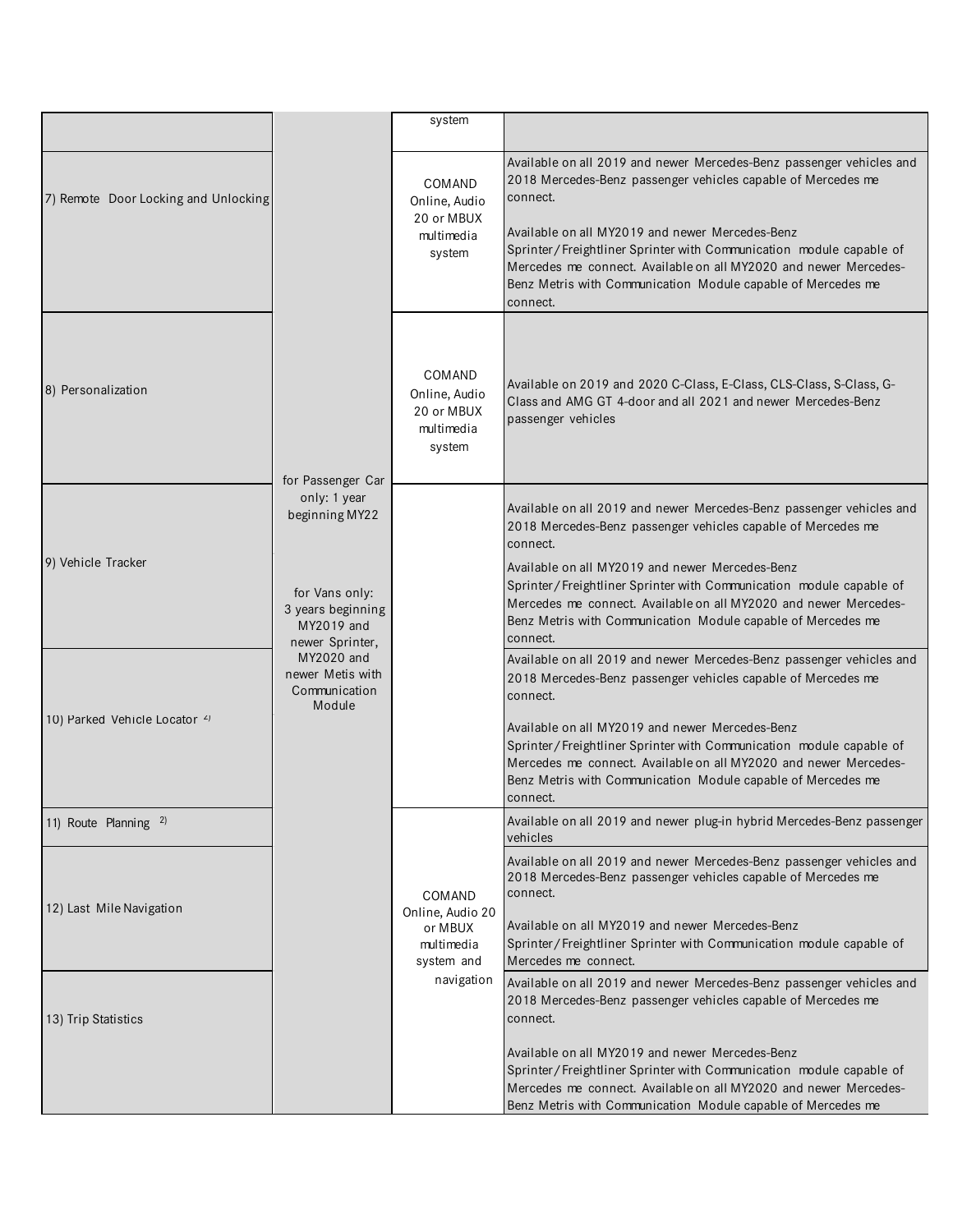|                              |                           |                                                                                            | connect.                                                                                                                                                                                                                                                                                                                                                                                                                                                                                                                                                                                                     |
|------------------------------|---------------------------|--------------------------------------------------------------------------------------------|--------------------------------------------------------------------------------------------------------------------------------------------------------------------------------------------------------------------------------------------------------------------------------------------------------------------------------------------------------------------------------------------------------------------------------------------------------------------------------------------------------------------------------------------------------------------------------------------------------------|
| 14) Geofencing               |                           | COMAND<br>Online, Audio<br>20 or MBUX<br>multimedia<br>system                              | Available on all 2019 and newer Mercedes-Benz passenger vehicles and<br>2018 Mercedes-Benz passenger vehicles capable of Mercedes me<br>connect.<br>Available on all MY2019 and newer Mercedes-Benz<br>Sprinter/Freightliner Sprinter with Communication module capable of<br>Mercedes me connect. Available on all MY2020 and newer Mercedes-<br>Benz Metris with Communication Module capable of Mercedes me<br>connect.                                                                                                                                                                                   |
| 15) Concierge Service        | 1 year from<br>activation | and<br>Navigation                                                                          | COMAND Online Available on all 2019 and 2020 Mercedes-Benz passenger vehicles<br>equipped with Navigation and 2018 Mercedes-Benz passenger<br>vehicles capable of Mercedes me connect and equipped with<br>Navigation                                                                                                                                                                                                                                                                                                                                                                                        |
| 16 Concierge Payments        | 1 year from<br>activation | and<br>Navigation                                                                          | COMAND Online Available on all 2019 and 2020 Mercedes-Benz passenger vehicles<br>equipped with Navigation and 2018 Mercedes-Benz passenger<br>vehicles capable of Mercedes me connect and equipped with<br>Navigation                                                                                                                                                                                                                                                                                                                                                                                        |
| 17) Live Traffic Information |                           | COMAND Online.<br>Audio 20, Audio<br>40 or MBUX<br>multimedia<br>system with<br>navigation | Available on 2019 A-Class, C-Class, E-Class, CLS-Class, S-Class, G-Class<br>and AMG GT 4-door and 2020 A- Class, CLA, C-Class, GLB, GLC, GLC-<br>Coupe, E-Class, GLE, CLS, S-Class, GLS, G-Class, AMG GT, AMD GT 4-<br>door and all 2021 Mercedes-Benz passenger vehicles equipped with<br>Navigation.<br>Available on all MY2019 and newer Mercedes-Benz<br>Sprinter/Freightliner Sprinter with Communication module capable of<br>Mercedes me connect. Available on all MY2021 and newer Mercedes-<br>Benz Metris equipped with Communication Module and Navigation and<br>capable of Mercedes me connect. |
| 18) Car-to-X Communication   |                           | Audio 20 or<br><b>MBUX</b><br>multimedia<br>system with<br>navigation                      | Available on 2019 A-Class, C-Class, E-Class, CLS-Class, S-Class, G-Class<br>COMAND Online, and AMG GT 4-door and 2020 A- Class, CLA, C-Class, GLB, GLC, GLC-<br>Coupe, E-Class, GLE, CLS, S-Class, GLS, G-Class, AMG GT, AMD GT 4-<br>door and all 2021 Mercedes-Benz passenger vehicles equipped with<br>Navigation.<br>Available on all MY2019 and newer Mercedes-Benz<br>Sprinter/Freightliner Sprinter with Communication module capable of<br>Mercedes me connect.                                                                                                                                      |
| 19) Internet Radio 3)        |                           | COMAND Online,<br>Audio 20 or<br><b>MBUX</b><br>multimedia<br>system with<br>navigation    | Available on all 2019 and newer Mercedes-Benz passenger vehicles<br>(2019 A-Class and 2020 A-Class,<br>CLA, GLC, GLC-Coupe, GLE, GLS with connect 5 excluded) and all 2018<br>Mercedes-Benz passenger vehicles capable of Mercedes me connect<br>Available on all MY2019 and newer Mercedes-Benz<br>Sprinter/Freightliner Sprinter with Communication module capable of<br>Mercedes me connect.                                                                                                                                                                                                              |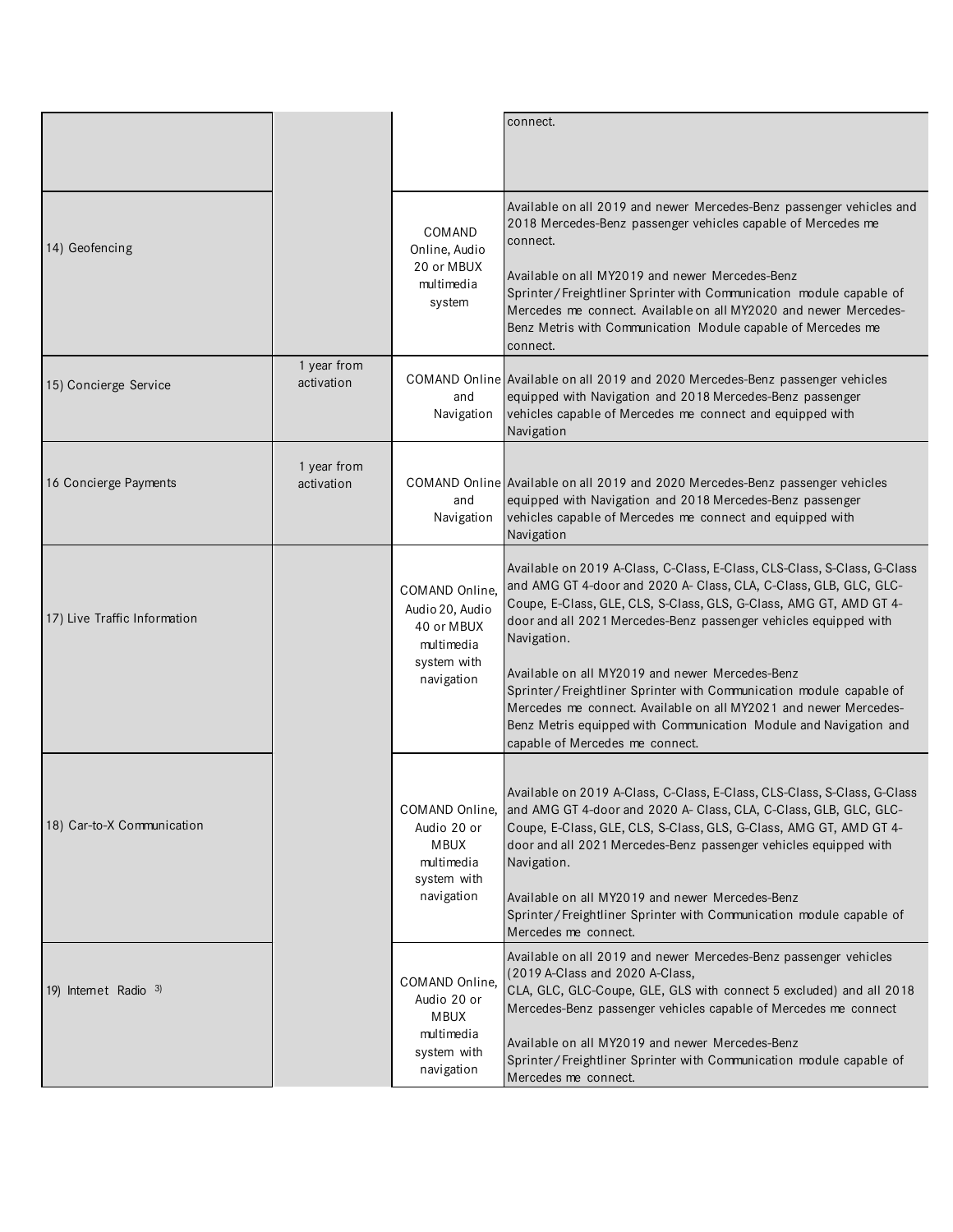| 20) Parking                                     |                                                                                                                 | COMAND Online,<br>Audio 20 or<br><b>MBUX</b><br>multimedia<br>system with<br>navigation | Available on 2019 A-Class, C-Class, E-Class, CLS-Class, S-Class, G-Class<br>and AMG GT 4-door and<br>2020 A-Class, CLA, C-Class, GLB, GLC, GLC Coupe, E-Class, GLE, CLS, S-<br>Class, GLS, G-Class, AMG GT, AMG<br>GT 4-door and all 2021 Mercedes-Benz passenger vehicles                                                                                                                                                    |
|-------------------------------------------------|-----------------------------------------------------------------------------------------------------------------|-----------------------------------------------------------------------------------------|-------------------------------------------------------------------------------------------------------------------------------------------------------------------------------------------------------------------------------------------------------------------------------------------------------------------------------------------------------------------------------------------------------------------------------|
| 21) Fuel Station Prices                         | for Passenger Car<br>only: 1 year<br>beginning MY22<br>for Vans only:                                           | COMAND Online,<br>Audio 20 or<br><b>MBUX</b><br>multimedia<br>system with<br>navigation | Available on 2019 A-Class, C-Class, E-Class, CLS-Class, S-Class, G-Class<br>and AMG GT 4-door and<br>2020 A-Class, CLA, C-Class, GLB, GLC, GLC Coupe, E-Class, GLE, CLS, S-<br>Class, GLS, G-Class, AMG GT, AMG<br>GT 4-door and all 2021 Mercedes-Benz passenger vehicles                                                                                                                                                    |
| 22) Online Map Update                           | 3 years beginning<br>MY2019 and<br>newer Sprinter,<br>MY2020 and<br>newer Metis with<br>Communication<br>Module | COMAND Online,<br>Audio 20 or<br><b>MBUX</b><br>multimedia<br>system with<br>navigation | Available on 2019 A-Class, C-Class, E-Class, CLS-Class, S-Class, G-Class<br>and AMG GT 4-door and<br>2020 A-Class, CLA, C-Class, GLB, GLC, GLC Coupe, E-Class, GLE, CLS, S-<br>Class, GLS, G-Class, AMG GT, AMG<br>GT 4-door and all 2021 Mercedes-Benz passenger vehicles.<br>Available on all MY2019 and newer Mercedes-Benz<br>Sprinter/Freightliner Sprinter with Communication module capable of<br>Mercedes me connect. |
| 23) e-Navigator/Charging Stations <sup>2)</sup> |                                                                                                                 | COMAND Online,<br>Audio 20 or<br><b>MBUX</b><br>multimedia<br>system with<br>navigation | Available on all 2019 and newer plug-in hybrid Mercedes-Benz passenger<br>vehicles                                                                                                                                                                                                                                                                                                                                            |
| 24) Local Search                                |                                                                                                                 | COMAND Online,<br>Audio 20 or                                                           | Available on 2019 A-Class, C-Class, E-Class, CLS-Class, S-Class, G-Class<br>and AMG GT 4-door and<br>2020 A-Class, CLA, C-Class, GLB, GLC, GLC Coupe, E-Class, GLE, CLS, S-<br>Class, GLS, G-Class, AMG GT, AMG<br>GT 4-door and all 2021 Mercedes-Benz passenger vehicles.<br>Available on all MY2019 and newer Mercedes-Benz<br>Sprinter/Freightliner Sprinter with Communication module capable of<br>Mercedes me connect. |
| 24.1) POI Download                              |                                                                                                                 | MBUX<br>multimedia<br>system with<br>navigation                                         | Available on all 2019 and newer Mercedes-Benz passenger vehicles and<br>2018 Mercedes-Benz passenger<br>vehicles capable of Mercedes me connect.<br>Available on all MY2019 and newer Mercedes-Benz<br>Sprinter/Freightliner Sprinter with Communication module capable of<br>Mercedes me connect.                                                                                                                            |
| 25) Weather                                     |                                                                                                                 |                                                                                         | Available on 2019 A-Class, C-Class, E-Class, CLS-Class, S-Class, G-Class<br>and AMG GT 4-door and<br>2020 A-Class, CLA, C-Class, GLB, GLC, GLC Coupe, E-Class, GLE, CLS, S-<br>Class, GLS, G-Class, AMG GT, AMG<br>GT 4-door and all 2021 Mercedes-Benz passenger vehicles.<br>Available on all MY2019 and newer Mercedes-Benz<br>Sprinter/Freightliner Sprinter with Communication module capable of                         |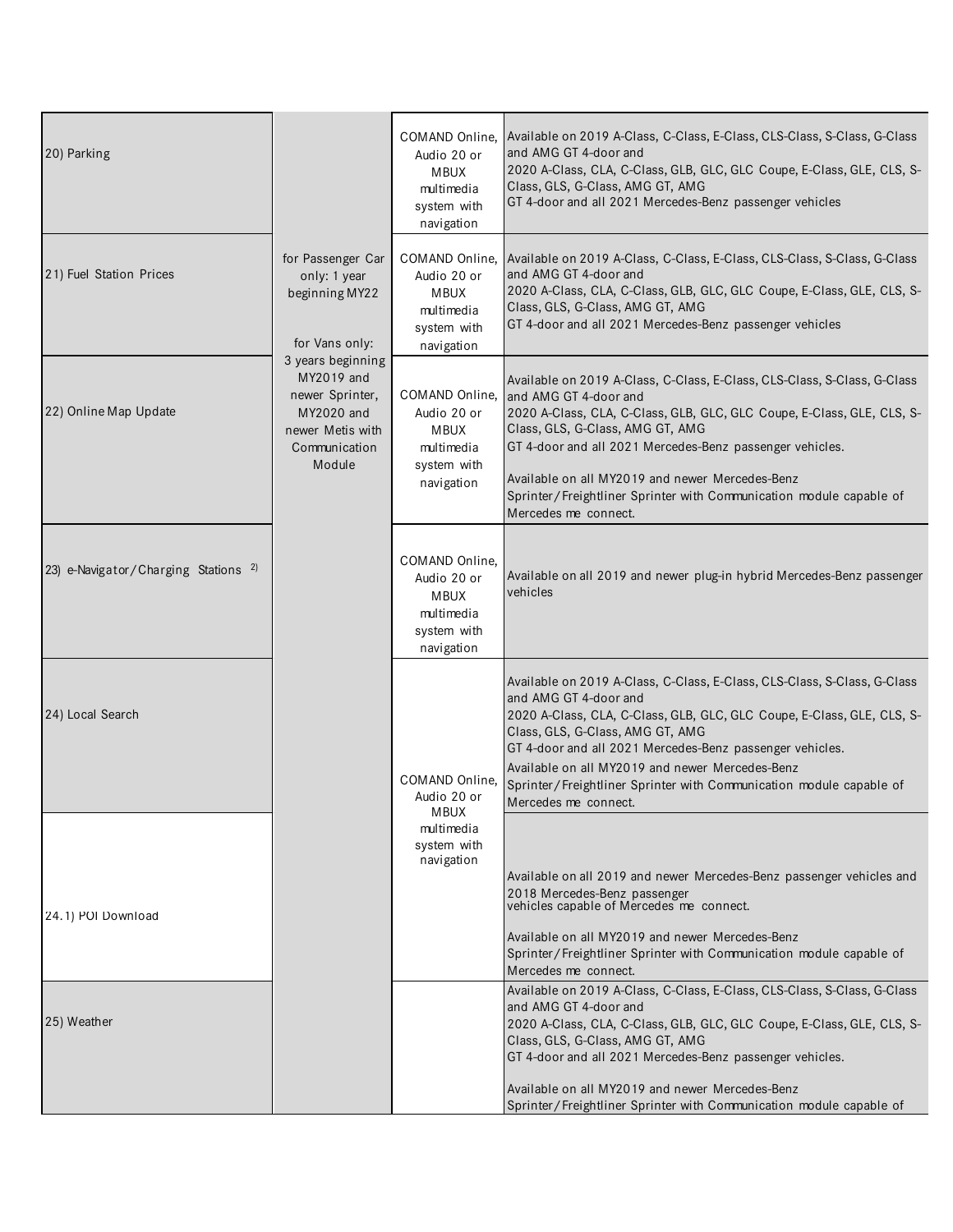|                                                                                                         |                                 |                                                                      | Mercedes me connect.                                                                                                                                                                                                                                                                                                                                                                                                                                   |
|---------------------------------------------------------------------------------------------------------|---------------------------------|----------------------------------------------------------------------|--------------------------------------------------------------------------------------------------------------------------------------------------------------------------------------------------------------------------------------------------------------------------------------------------------------------------------------------------------------------------------------------------------------------------------------------------------|
| 26) Predictive Navigation                                                                               |                                 |                                                                      | Available on 2019 A-Class, C-Class, E-Class, CLS-Class, S-Class, G-Class<br>and AMG GT 4-door and<br>2020 A-Class, CLA, C-Class, GLB, GLC, GLC Coupe, E-Class, GLE, CLS, S-<br>Class, GLS, G-Class, AMG GT, AMG<br>GT 4-door and all 2021 Mercedes-Benz passenger vehicles<br>Available on all MY2019 and newer Mercedes-Benz<br>Sprinter/Freightliner Sprinter with Communication module capable of<br>Mercedes me connect.                           |
| 27) Mercedes-Benz Apps                                                                                  |                                 | <b>COMAND</b><br>Online or<br>Audio 20                               |                                                                                                                                                                                                                                                                                                                                                                                                                                                        |
| 27.1) Internet Radio                                                                                    | 1 year beginning<br>MY22        |                                                                      | Available on all 2019 Mercedes-Benz passenger vehicles (A-Class<br>excluded) and 2020 GLA, C-Class, SLC, E- Class, CLS, S-Class, SL, G-<br>Class, AMG GT, AMG GT 4-door and 2018 Mercedes-Benz passenger<br>vehicles capable of Mercedes me connect                                                                                                                                                                                                    |
| 27.2) Local Search                                                                                      |                                 |                                                                      | Available on all 2019 Mercedes-Benz passenger vehicles (A-Class<br>excluded) and 2020 GLA, C-Class, SLC, E- Class, CLS, S-Class, SL, G-<br>Class, AMG GT, AMG GT 4-door and 2018 Mercedes-Benz passenger<br>vehicles<br>capable of Mercedes me                                                                                                                                                                                                         |
| 27.3) Weather                                                                                           |                                 |                                                                      | Available on all 2019 Mercedes-Benz passenger vehicles (A-Class<br>excluded) and 2020 GLA, C-Class, SLC, E- Class, CLS, S-Class, SL, G-<br>Class, AMG GT, AMG GT 4-door and 2018 Mercedes-Benz passenger<br>vehicles<br>capable of Mercedes me connect                                                                                                                                                                                                 |
| 28) Theft notification and Parked<br><b>Collision Detection</b><br>32.1) Theft notification and parking | 1 year beginning<br><b>MY22</b> | Anti-Theft<br>Protection<br>package (P54)                            | Available standard on 2020 E-Class, CLS, S-Class, G-Class, GT 4-door, C<br>AMG and 2021 C AMG, GLC AMG, E- Class, CLS, GLE, GLS, S-Class, G-<br>Class, GT 4-Door. Optional on 2020 C-Class, GLB and 2021 C-Class, GLC                                                                                                                                                                                                                                  |
| damage detection incl. 360° camera<br>images                                                            |                                 | & 852                                                                | Available on 2021 S-class and 2022 EQS                                                                                                                                                                                                                                                                                                                                                                                                                 |
| 29) Interface to Third-Party<br><b>Providers</b>                                                        |                                 | COMAND Online,<br>Audio 20 or<br><b>MBUX</b><br>multimedia<br>system | Available on all 2019 and newer Mercedes-Benz passenger vehicles and<br>2018 Mercedes-Benz passenger vehicles capable of Mercedes me<br>connect.<br>Available on all MY2019 and newer Mercedes-Benz<br>Sprinter/Freightliner Sprinter with Communication module capable of<br>Mercedes me connect. Available on all MY2020 and newer Mercedes-<br>Benz Metris equipped with Communication Module and Navigation and<br>capable of Mercedes me connect. |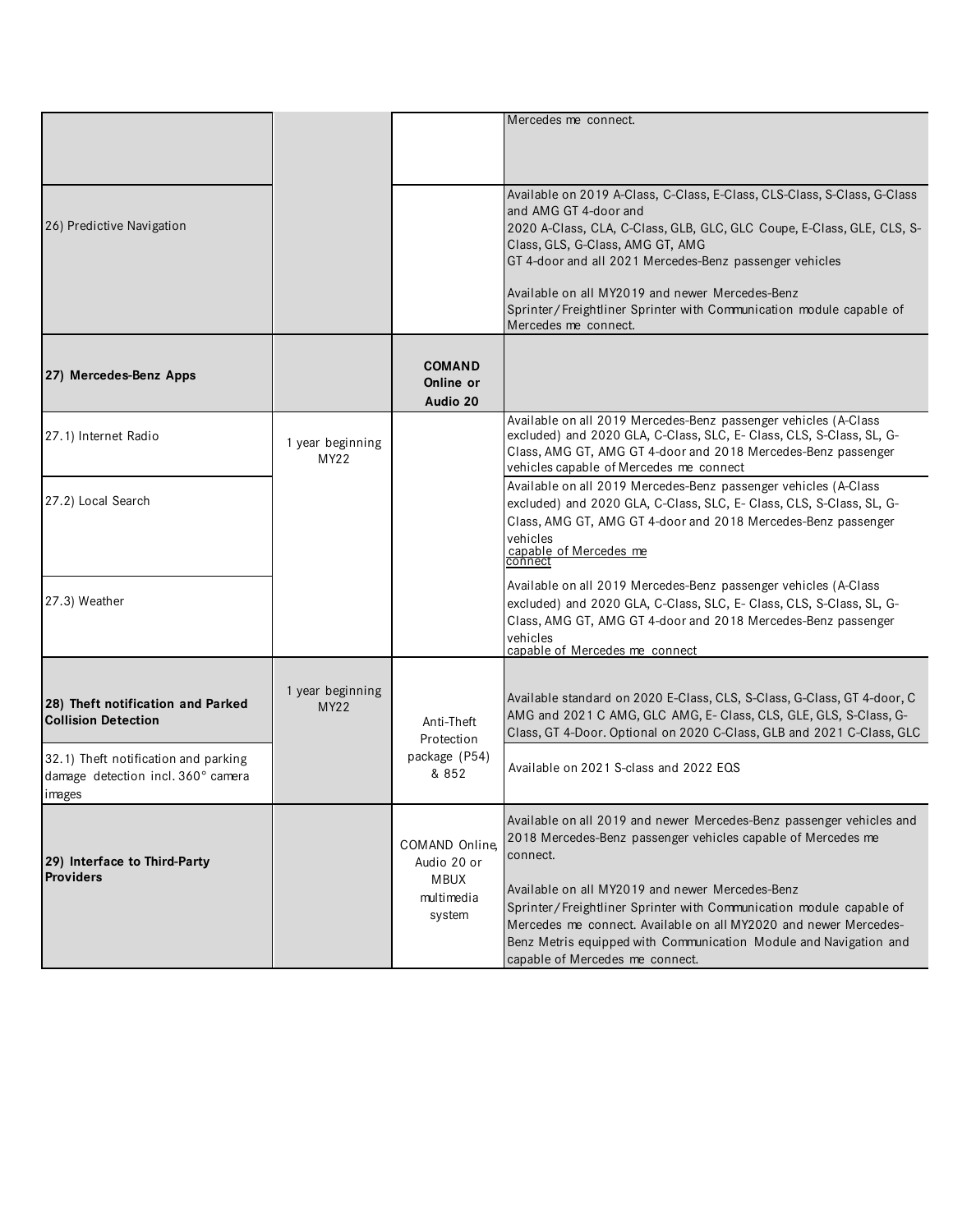| 30) Connection to Content Providers      | for Passenger Car<br>only: 1 year<br>beginning MY22,<br>for Vans only:<br>3 years beginning<br>MY2019 and<br>newer Sprinter,<br>MY2020 and<br>newer Metis with<br>Communication<br>Module | MBUX multimedia<br>system with pre-<br>installation for<br>navigation or<br>media display | Available on 2019 and newer A-Class, 2020 CLA, GLE, GLB, GLS and<br>2021 CLA, CLS, E-Class, GLA, GLB, GLC, GLE, GLS, GT 4-Door, S-Class.<br>Available on all MY2019 and newer Mercedes-Benz<br>Sprinter/Freightliner Sprinter with Communication module capable of<br>Mercedes me connect.                                                                                                                                          |
|------------------------------------------|-------------------------------------------------------------------------------------------------------------------------------------------------------------------------------------------|-------------------------------------------------------------------------------------------|-------------------------------------------------------------------------------------------------------------------------------------------------------------------------------------------------------------------------------------------------------------------------------------------------------------------------------------------------------------------------------------------------------------------------------------|
| 31) LINGUATRONIC online voice<br>control | for Passenger Car<br>only: 1 year<br>beginning MY22,<br>for Vans only:<br>3 years beginning<br>MY2019 and<br>newer Sprinter,<br>MY2020 and<br>newer Metis with<br>Communication<br>Module | MBUX multimedia<br>system with pre-<br>installation for<br>navigation or<br>media display | Available on 2019 and newer A-Class, 2020 CLA, GLE, GLB, GLS and<br>2021 CLA, CLS, E-Class, GLA, GLB, GLC, GLE, GLS, GT 4-Door, S-Class.<br>Available on all MY2019 and newer Mercedes-Benz<br>Sprinter/Freightliner Sprinter with Communication module capable of<br>Mercedes me connect.                                                                                                                                          |
| 32) Global Search                        | for Passenger Car<br>only: 1 year<br>beginning MY22<br>for Vans only:<br>3 years beginning<br>MY2019 and<br>newer Sprinter,<br>MY2020 and<br>newer Metis with<br>Communication<br>Module  | MBUX multimedia<br>system with pre-<br>installation for<br>navigation or<br>media display | Available on 2019 and newer A-Class, 2020 CLA, GLE, GLB, GLS and<br>2021 CLA, CLS, E-Class, GLA, GLB, GLC, GLE, GLS, GT 4-Door, S-Class.<br>Available on all MY2019 and newer Mercedes-Benz<br>Sprinter/Freightliner Sprinter with Communication module capable of<br>Mercedes me connect.                                                                                                                                          |
| 33) Valet Protect                        | for Passenger Car<br>only: 1 year<br>beginning MY22,<br>for Vans only:<br>3 years beginning<br>MY2019 and<br>newer Sprinter,<br>MY2020 and<br>newer Metis with<br>Communication<br>Module | COMAND Online.<br>Audio 20 or<br><b>MBUX</b><br>multimedia<br>system                      | Available on all 2019 and newer Mercedes-Benz passenger vehicles and<br>2018 Mercedes-Benz passenger vehicles capable of Mercedes me<br>connect.<br>Available on all MY2019 and newer Mercedes-Benz<br>Sprinter/Freightliner Sprinter with Communication module capable of<br>Mercedes me connect. Available on all MY2020 and newer Mercedes-<br>Benz Metris equipped with Communication Module capable of Mercedes<br>me connect. |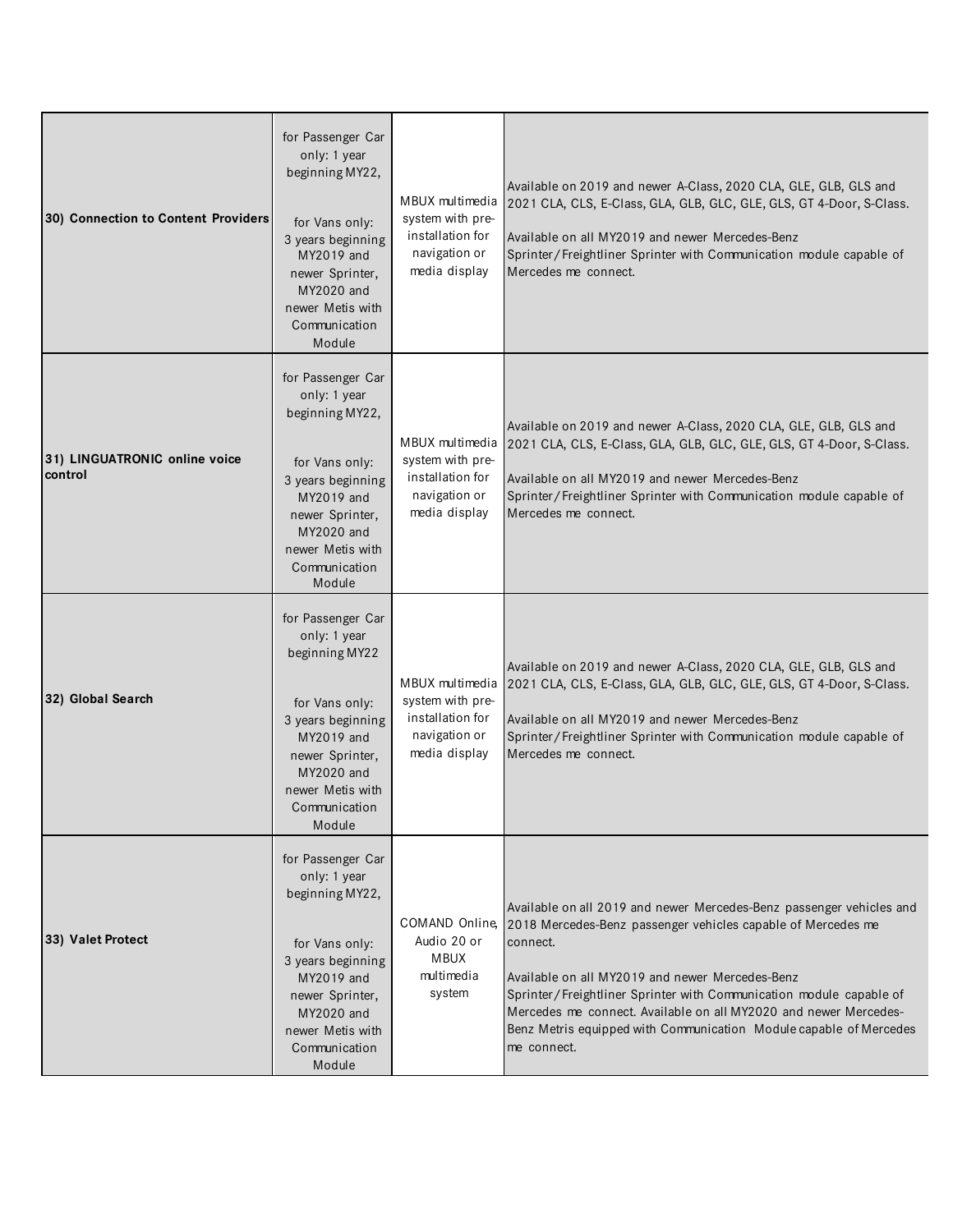| 34) Speed Alert                                             | for Passenger Car<br>only: 1 year<br>beginning MY22,<br>for Vans only:<br>3 years beginning<br>MY2019 and<br>newer Sprinter,<br>MY2020 and<br>newer Metis with<br>Communication<br>Module | Audio 20 or<br><b>MBUX</b><br>multimedia<br>system                                                               | Available on all 2019 and newer Mercedes-Benz passenger vehicles and<br>COMAND Online, 2018 Mercedes-Benz passenger vehicles capable of Mercedes me<br>connect.<br>Available on all MY2019 and newer Mercedes-Benz<br>Sprinter/Freightliner Sprinter with Communication module capable of<br>Mercedes me connect                                                                                                                   |
|-------------------------------------------------------------|-------------------------------------------------------------------------------------------------------------------------------------------------------------------------------------------|------------------------------------------------------------------------------------------------------------------|------------------------------------------------------------------------------------------------------------------------------------------------------------------------------------------------------------------------------------------------------------------------------------------------------------------------------------------------------------------------------------------------------------------------------------|
| 35) ENERGIZING COACH                                        | 1 year beginning<br><b>MY22</b>                                                                                                                                                           | Special<br>equipment<br>PBR or PBP<br>Code                                                                       | Available on 2020 GLE, GLS, 2021 S-Class, 2022 EQS                                                                                                                                                                                                                                                                                                                                                                                 |
| 36) Mercedes me Charge 2)                                   | 2 years from<br>activation                                                                                                                                                                | MBUX multimedia<br>system with<br>navigation pre-<br>installation,<br>Remote and<br>Navigation<br>Services (13U) | Available on 2022 EQS                                                                                                                                                                                                                                                                                                                                                                                                              |
| 37) Remote Engine Start (for pre-<br>entry climate control) | 1 year beginning<br><b>MY22</b>                                                                                                                                                           | Automatic<br>transmission<br>without ESL, code<br>26U or 37U                                                     | Available on 2019 and newer A-Class, CLA, GLA, C-Class, E-Class, CLS, S-<br>Class, GLB, GLC, GLE, GLS, G-Class.                                                                                                                                                                                                                                                                                                                    |
| 38) Stolen-Vehicle Location<br>Assistance                   | for Passenger Car<br>only: 1 year<br>beginning MY22,<br>for Vans only:<br>3 years beginning<br>MY2019 and<br>newer Sprinter,<br>MY2020 and<br>newer Metis with<br>Communication<br>Module | 09U or 34U                                                                                                       | Available on all 2019 and newer Mercedes-Benz passenger vehicles and<br>2018 Mercedes-Benz passenger vehicles capable of Mercedes me<br>connect<br>Available on all MY2019 and newer Mercedes-Benz<br>Sprinter/Freightliner Sprinter with Communication module capable of<br>Mercedes me connect. Available on all MY2020 and newer Mercedes-<br>Benz Metris equipped with Communication Module capable of Mercedes<br>me connect. |
| 39) Connected Traffic Light<br>Information                  | 1 year beginning<br>MY22                                                                                                                                                                  | MBUX multimedia<br>system with pre-<br>installation for<br>navigation or<br>media display                        | Available on all 2021 and newer Mercedes-Benz passenger vehicles<br>capable of Mercedes me connect.                                                                                                                                                                                                                                                                                                                                |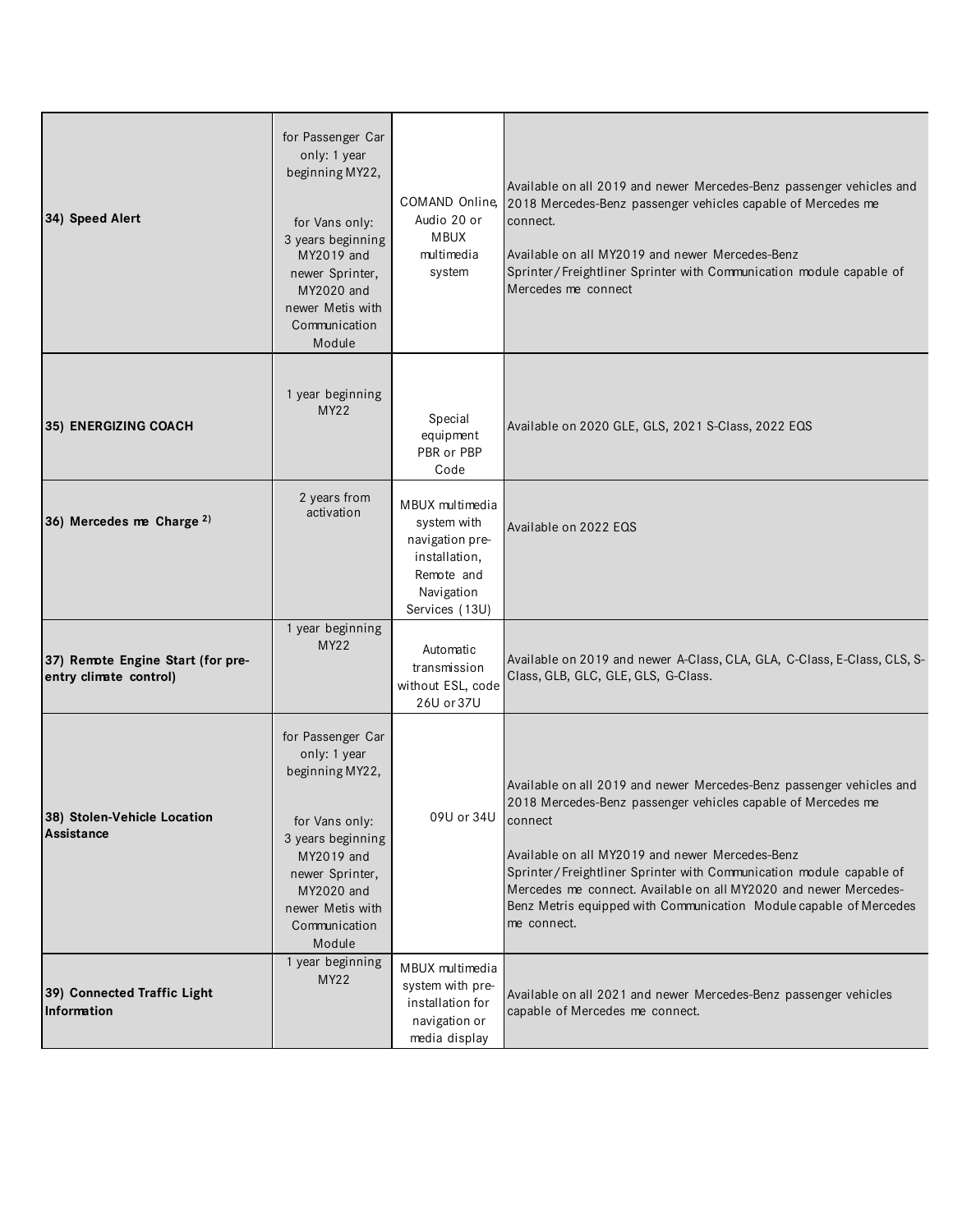| 40) Third Party Marketplace (Tolls)                        |                                 | MBUX multimedia<br>system with pre-<br>installation for<br>navigation or<br>media display and<br>additional<br>required hardware                                 | Available on 2021 S-class                                                                                                                |
|------------------------------------------------------------|---------------------------------|------------------------------------------------------------------------------------------------------------------------------------------------------------------|------------------------------------------------------------------------------------------------------------------------------------------|
| 41) Online-Music                                           | 1 year beginning<br><b>MY22</b> | MBUX multimedia<br>system with pre-<br>installation for<br>navigation or<br>media display and<br>additional<br>required hardware                                 | Available on 2021 S-class                                                                                                                |
| 42) Navigation with Electric<br>Intelligence <sup>2)</sup> | 1 year beginning<br><b>MY22</b> | MBUX multimedia<br>system with pre-<br>installation for<br>navigation or<br>media display and<br>additional<br>required hardware                                 | Available on 2022 EQS                                                                                                                    |
| 43) Display of Charging Stations <sup>2)</sup>             | 1 year beginning<br><b>MY22</b> | MBUX multimedia<br>system with pre-<br>installation for<br>navigation or<br>media display and<br>additional<br>required hardware                                 | Available on 2020 GLC 350e and 2022 EQS                                                                                                  |
| 44) Remote Vehicle Finder                                  | 1 year beginning<br>MY22        |                                                                                                                                                                  | Available on 2019 and newer A-Class, 2020 CLA, GLE, GLB, GLS and<br>2021 CLA, CLS, E-Class, GLA, GLB, GLC, GLE, GLS, GT 4-Door, S-Class. |
| 45) Online Route Calculation                               | 1 year beginning<br><b>MY22</b> | MBUX multimedia<br>system with pre-<br>installation for<br>navigation or<br>media display and<br>additional<br>required hardware                                 | Available on 2021 S-class and 2022 EQS                                                                                                   |
| 46) Electrify America: Fast Charging                       | 2 years from<br>Activation      | MBUX multimedia<br>system with pre-<br>installation for<br>navigation,<br>Remote &<br>Navigation<br>Services (13U),<br>Mercedes me<br>Charge (36U or<br>39U/EW5) | Available on 2022 EQS                                                                                                                    |
| 47) Plug & Charge                                          | 2 years from<br>Activation      | MBUX multimedia<br>system with pre-<br>installation for<br>navigation,                                                                                           | Available on 2022 EQS                                                                                                                    |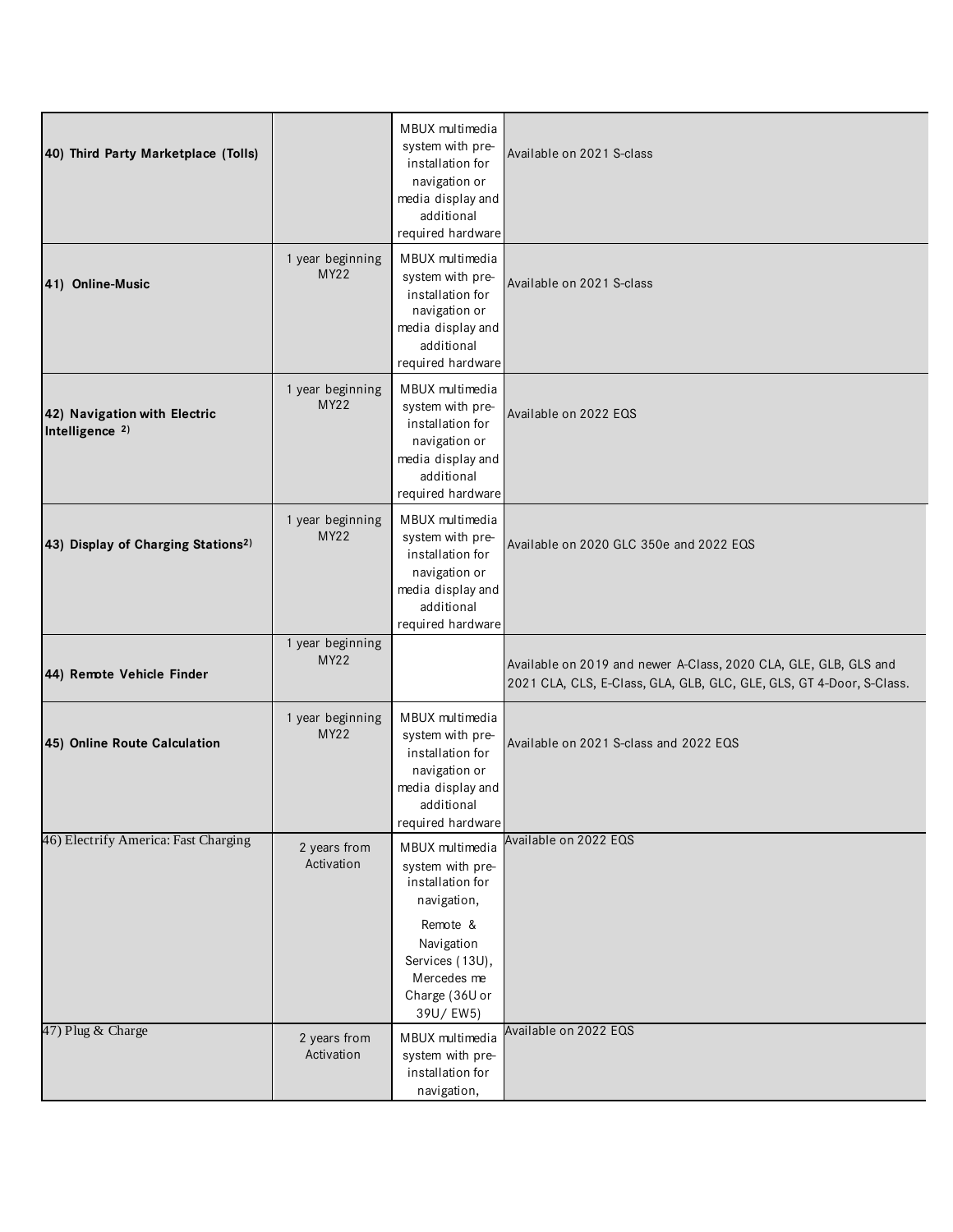| Remote &<br>Navigation<br>Services (13U),<br>Mercedes me |  |
|----------------------------------------------------------|--|
| Charge (36U or<br>39U/EW5)                               |  |

1) Available for use by main and co-users.

2) The services are available only for electric and plug-in vehicles.

3) In the case of the designated model series, the Services require a data allowance from a separate mobile-phone contract from a telecommunications service provider, which can be purchased via the customer portal, or via separate data allowance via the customer's compatible device (e.g. tethering).

4) Activation is by creating a Mercedes me connect user account, accepting the terms of use and pairing the vehicle.

5) Mercedes-Benz USA, LLC reserves the right to change or discontinue Mercedes me connect services at any time without prior notification or incurring any future obligation. For example, technologies can and do change over time so current technologies used by Mercedes me connect may become obsolete or be replaced by other, different technologies, including different cellular or WiFi signals, which may render Mercedes me connect inoperable with your vehicle. Mercedes-Benz USA, LLC will not be responsible for purchasing for your vehicle and/or cellular device, or updating them with, new technologies that might in the future be required to restore operation of Mercedes me connect with your vehicle.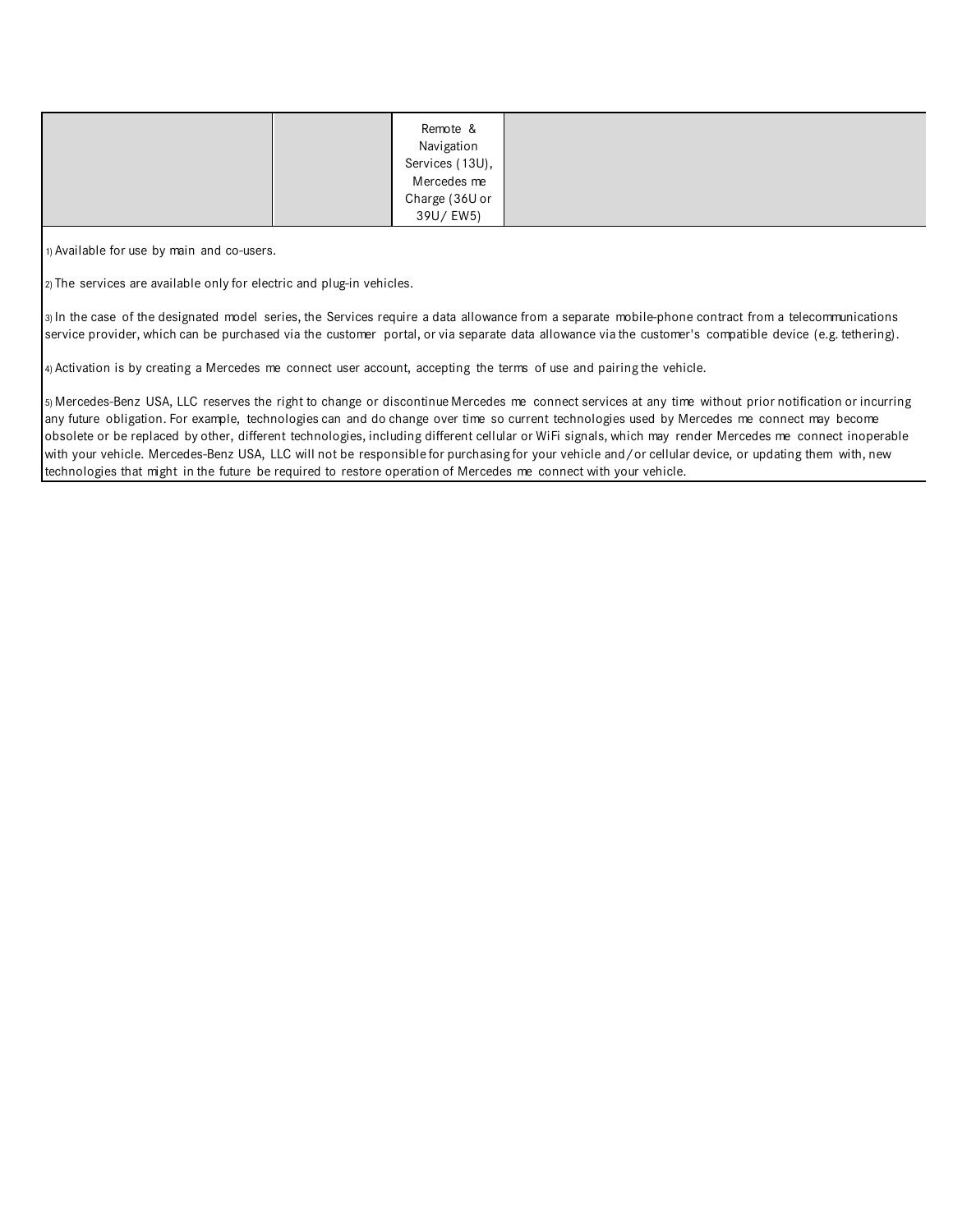| Mercedesme<br>connect<br>Overview of<br>Services for<br>business use | Terms | Necessary<br>special<br>equipment<br>and/or apps | Availability<br>for the following model series from manufacturing date                                                                                                                                                                                                                                                              |
|----------------------------------------------------------------------|-------|--------------------------------------------------|-------------------------------------------------------------------------------------------------------------------------------------------------------------------------------------------------------------------------------------------------------------------------------------------------------------------------------------|
|                                                                      |       |                                                  | Further<br>information                                                                                                                                                                                                                                                                                                              |
| 1) Maintenance Management 1)                                         |       |                                                  | Transmission mode 2:<br>Available on all 2019 and newer Mercedes-Benz passenger vehicles and<br>2018 Mercedes-Benz passenger vehicles capable of Mercedes me<br>connect.                                                                                                                                                            |
|                                                                      |       |                                                  | Available on all MY2019 and newer Mercedes-Benz<br>Sprinter/Freightliner Sprinter with Communication module capable of<br>Mercedes me connect.                                                                                                                                                                                      |
| 2) Telediagnostics $1$                                               |       |                                                  | Available on all 2019 and newer Mercedes-Benz passenger vehicles and<br>2018 Mercedes-Benz passenger vehicles capable of Mercedes me<br>connect.                                                                                                                                                                                    |
|                                                                      |       |                                                  | Available on all MY2019 and newer Mercedes-Benz<br>Sprinter/Freightliner Sprinter with Communication module capable of<br>Mercedes me connect. Available on all MY2020 and newer Mercedes-<br>Benz Metris with Communication Module capable of Mercedes me<br>connect. Battery observer is not available for Mercedes- Benz Metris. |
| 3) Accident and Breakdown Management                                 |       |                                                  | Available on all 2019 and newer Mercedes-Benz passenger vehicles and<br>2018 Mercedes-Benz passenger vehicles capable of Mercedes me<br>connect.                                                                                                                                                                                    |
|                                                                      |       |                                                  | Available on all MY2019 and newer Mercedes-Benz<br>Sprinter/Freightliner Sprinter with Communication module capable of<br>Mercedes me connect. Available on all MY2020 and newer Mercedes-<br>Benz Metris with Communication Module capable of Mercedes me<br>connect.                                                              |
| 4) Remote vehicle diagnostics                                        |       |                                                  | Available on all 2019 and newer Mercedes-Benz passenger vehicles and<br>2018 Mercedes-Benz passenger vehicles capable of Mercedes me<br>connect.                                                                                                                                                                                    |
|                                                                      |       |                                                  | Available on all MY2019 and newer Mercedes-Benz<br>Sprinter/Freightliner Sprinter with Communication module capable of<br>Mercedes me connect. Available on all MY2020 and newer Mercedes-<br>Benz Metris with Communication Module capable of Mercedes me<br>connect.                                                              |
| 5) Remote Retrieval of Vehicle                                       |       |                                                  | Available on all 2019 and newer Mercedes-Benz passenger vehicles and<br>2018 Mercedes-Benz passenger vehicles capable of Mercedes me<br>connect.<br>Available on all MY2019 and newer Mercedes-Benz                                                                                                                                 |
| Status/Remote Status                                                 |       |                                                  | Sprinter/Freightliner Sprinter with Communication module capable of<br>Mercedes me connect. Available on all MY2020 and newer Mercedes-<br>Benz Metris with Communication Module capable of Mercedes me<br>connect.                                                                                                                 |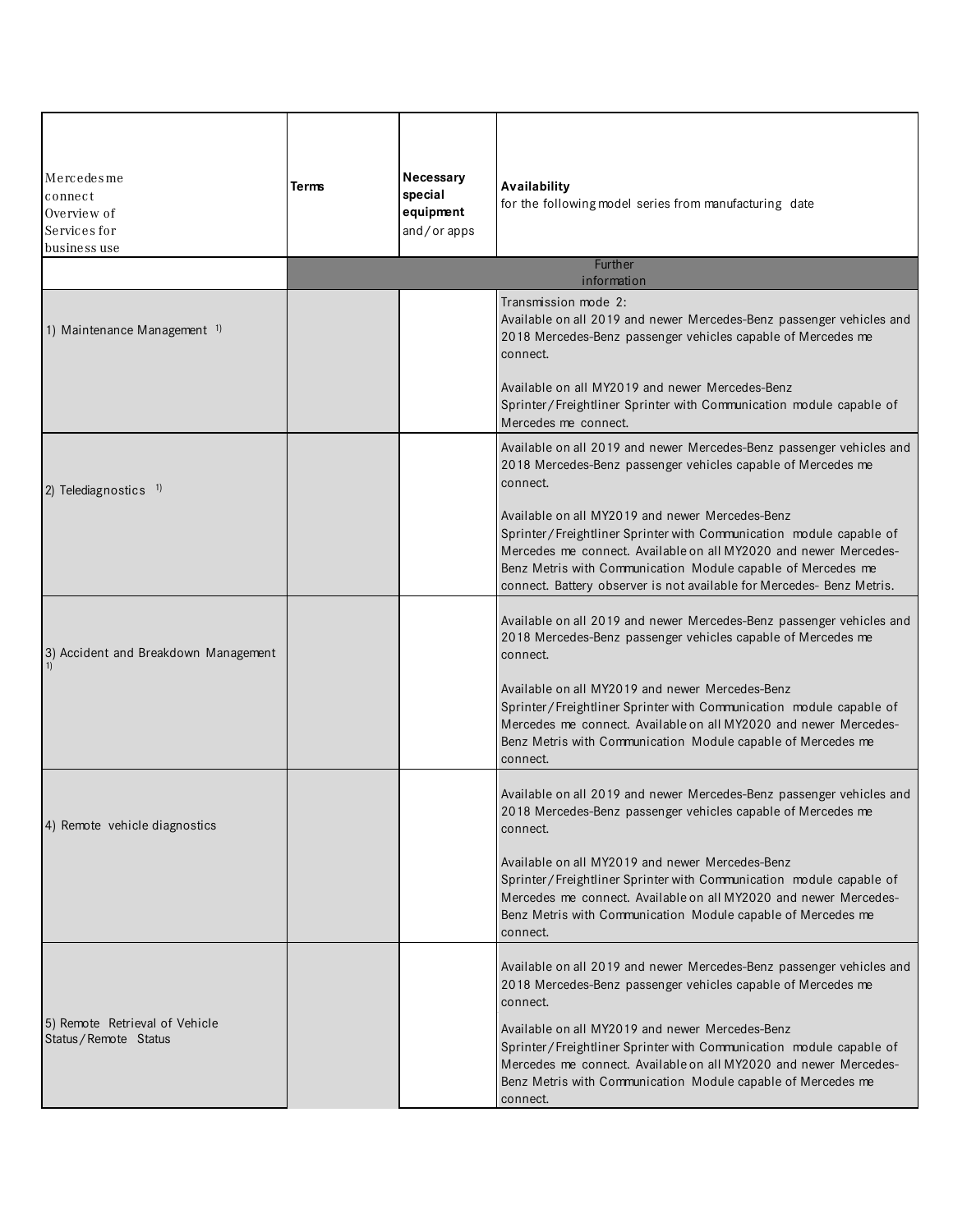| 6) Remote Door Locking and Unlocking | for Passenger<br>Car only: 1 year<br>beginning MY22                                                                                     | COMAND<br>Online,<br>Audio 20 or<br><b>MBUX</b><br>multimedia<br>system                       | Available on all 2019 and newer Mercedes-Benz passenger vehicles and<br>2018 Mercedes-Benz passenger vehicles capable of Mercedes me<br>connect.<br>Available on all MY2019 and newer Mercedes-Benz<br>Sprinter/Freightliner Sprinter with Communication module capable of<br>Mercedes me connect. Available on all MY2020 and newer Mercedes-<br>Benz Metris with Communication Module capable of Mercedes me<br>connect.                                                                                                                                                                                   |
|--------------------------------------|-----------------------------------------------------------------------------------------------------------------------------------------|-----------------------------------------------------------------------------------------------|--------------------------------------------------------------------------------------------------------------------------------------------------------------------------------------------------------------------------------------------------------------------------------------------------------------------------------------------------------------------------------------------------------------------------------------------------------------------------------------------------------------------------------------------------------------------------------------------------------------|
| 7) Vehicle Tracker                   | tor Vans<br>only:<br>3 years<br>beginning<br>MY2019 and<br>newer Sprinter,<br>MY2020 and<br>newer Metis with<br>Communication<br>Module |                                                                                               | Available on all 2019 and newer Mercedes-Benz passenger vehicles and<br>2018 Mercedes-Benz passenger vehicles capable of Mercedes me<br>connect.<br>Available on all MY2019 and newer Mercedes-Benz<br>Sprinter/Freightliner Sprinter with Communication module capable of<br>Mercedes me connect. Available on all MY2020 and newer Mercedes-<br>Benz Metris with Communication Module capable of Mercedes me<br>connect.                                                                                                                                                                                   |
| 8) Parked Vehicle Locator 2)         |                                                                                                                                         |                                                                                               | Available on all 2019 and newer Mercedes-Benz passenger vehicles and<br>2018 Mercedes-Benz passenger vehicles capable of Mercedes me<br>connect.<br>Available on all MY2019 and newer Mercedes-Benz<br>Sprinter/Freightliner Sprinter with Communication module capable of<br>Mercedes me connect. Available on all MY2020 and newer Mercedes-<br>Benz Metris with Communication Module capable of Mercedes me<br>connect.                                                                                                                                                                                   |
| 9) Live Traffic Information          | for Passenger<br>Car only: 1 year<br>beginning MY22<br>for Vans                                                                         | COMAND<br>Online, Audio<br>20, Audio 40<br>or MBUX<br>multimedia<br>system with<br>navigation | Available on 2019 A-Class, C-Class, E-Class, CLS-Class, S-Class, G-Class<br>and AMG GT 4-door and 2020 A- Class, CLA, C-Class, GLB, GLC, GLC-<br>Coupe, E-Class, GLE, CLS, S-Class, GLS, G-Class, AMG GT, AMD GT 4-<br>door and all 2021 Mercedes-Benz passenger vehicles equipped with<br>Navigation.<br>Available on all MY2019 and newer Mercedes-Benz<br>Sprinter/Freightliner Sprinter with Communication module capable of<br>Mercedes me connect. Available on all MY2021 and newer Mercedes-<br>Benz Metris equipped with Communication Module and Navigation and<br>capable of Mercedes me connect. |
| 10) Car-to-X Communication           | only:<br>3 years<br>beginning<br>MY2019 and<br>newer Sprinter,<br>MY2020 and<br>newer Metis with<br>Communication<br>Module             | COMAND<br>multimedia<br>system<br>with<br>navigation                                          | Available on 2019 A-Class, C-Class, E-Class, CLS-Class, S-Class, G-Class<br>and AMG GT 4-door and 2020 A- Class, CLA, C-Class, GLB, GLC, GLC-<br>Online, Audio Coupe, E-Class, GLE, CLS, S-Class, GLS, G-Class, AMG GT, AMD GT 4-<br>20 or MBUX door and all 2021 Mercedes-Benz passenger vehicles equipped with<br>Navigation.<br>Available on all MY2019 and newer Mercedes-Benz<br>Sprinter/Freightliner Sprinter with Communication module capable of<br>Mercedes me connect.                                                                                                                            |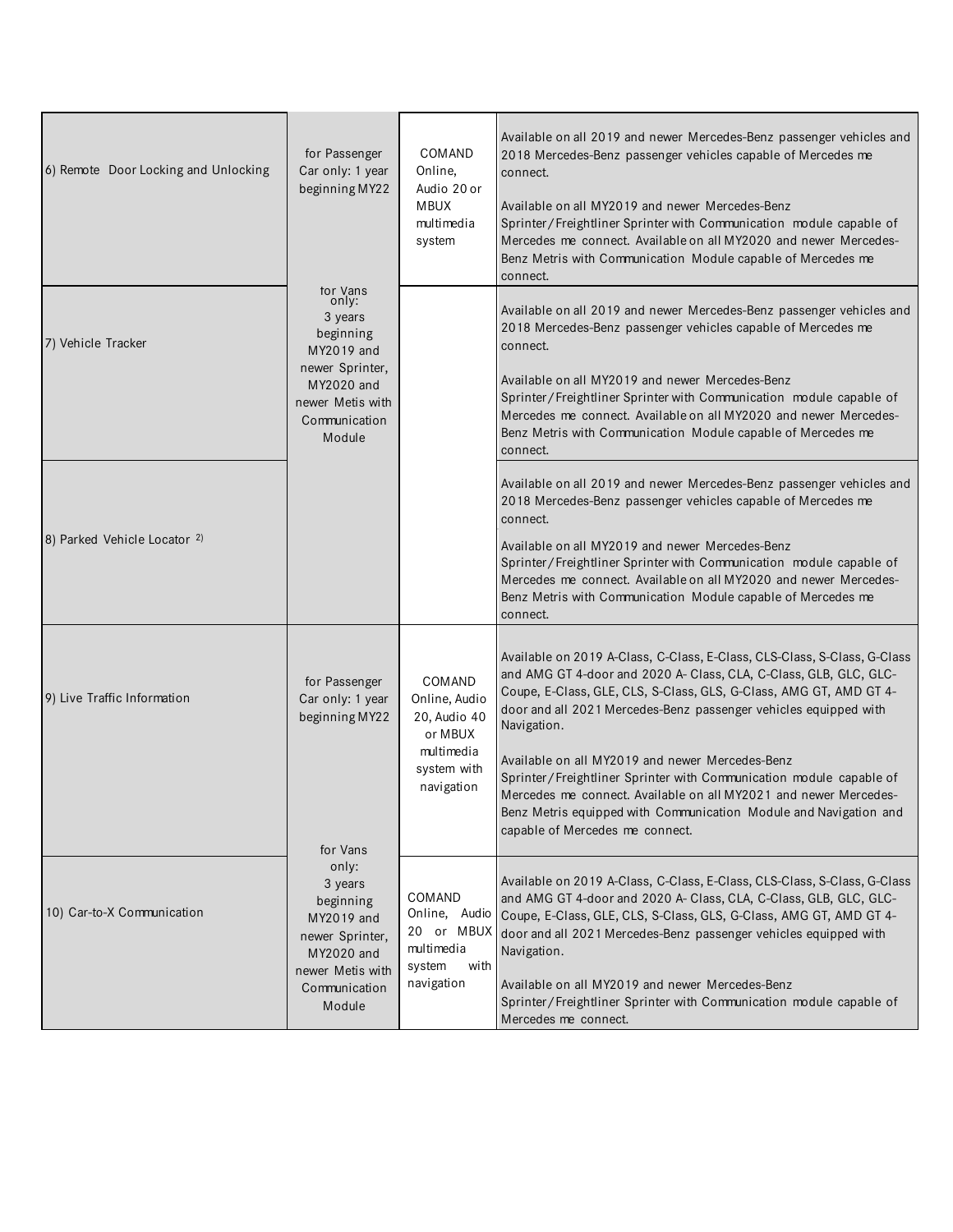| 11) Internet Radio $3$                 |                                                                                                                               | COMAND<br>Online, Audio<br>20 or MBUX<br>multimedia<br>with<br>system<br>navigation | Available on all 2019 and newer Mercedes-Benz passenger vehicles<br>(2019 A-Class and 2020 A-Class,<br>CLA, GLC, GLC-Coupe, GLE, GLS with connect 5 excluded) and all 2018<br>Mercedes-Benz passenger vehicles capable of Mercedes me connect<br>Available on all MY2019 and newer Mercedes-Benz<br>Sprinter/Freightliner Sprinter with Communication module capable of<br>Mercedes me connect.                                                        |
|----------------------------------------|-------------------------------------------------------------------------------------------------------------------------------|-------------------------------------------------------------------------------------|--------------------------------------------------------------------------------------------------------------------------------------------------------------------------------------------------------------------------------------------------------------------------------------------------------------------------------------------------------------------------------------------------------------------------------------------------------|
| 12) Parking                            |                                                                                                                               | COMAND<br>multimedia<br>with<br>system<br>navigation                                | Available on 2019 A-Class, C-Class, E-Class, CLS-Class, S-Class, G-Class<br>Online, Audio and AMG GT 4-door and<br>20 or MBUX 2020 A-Class, CLA, C-Class, GLB, GLC, GLC Coupe, E-Class, GLE, CLS, S-<br>Class, GLS, G-Class, AMG GT, AMG<br>GT 4-door and all 2021 Mercedes-Benz passenger vehicles                                                                                                                                                    |
| 13) Online Map Update                  | for Passenger<br>Car only: 1 year<br>beginning MY22                                                                           | COMAND<br>multimedia<br>system<br>with<br>navigation                                | Available on 2019 A-Class, C-Class, E-Class, CLS-Class, S-Class, G-Class<br>and AMG GT 4-door and<br>Online, Audio 2020 A-Class, CLA, C-Class, GLB, GLC, GLC Coupe, E-Class, GLE, CLS, S-<br>20 or MBUX Class, GLS, G-Class, AMG GT, AMG<br>GT 4-door and all 2021 Mercedes-Benz passenger vehicles.<br>Available on all MY2019 and newer Mercedes-Benz<br>Sprinter/Freightliner Sprinter with Communication module capable of<br>Mercedes me connect. |
| 14) Local Search                       | for Vans<br>only:<br>3 years<br>beginning<br>MY2019 and<br>newer Sprinter,<br>MY2020 and<br>newer Metis with<br>Communication | COMAND<br>Online, Audio<br>20 or MBUX<br>multimedia<br>system                       | Available on 2019 A-Class, C-Class, E-Class, CLS-Class, S-Class, G-Class<br>and AMG GT 4-door and<br>2020 A-Class, CLA, C-Class, GLB, GLC, GLC Coupe, E-Class, GLE, CLS, S-<br>Class, GLS, G-Class, AMG GT, AMG<br>GT 4-door and all 2021 Mercedes-Benz passenger vehicles.<br>Available on all MY2019 and newer Mercedes-Benz<br>Sprinter/Freightliner Sprinter with Communication module capable of<br>with Mercedes me connect.                     |
| 15) POI Download                       | Module                                                                                                                        | navigation                                                                          | Available on all 2019 and newer Mercedes-Benz passenger vehicles and<br>2018 Mercedes-Benz passenger vehicles capable of Mercedes me<br>connect.<br>Available on all MY2019 and newer Mercedes-Benz<br>Sprinter/Freightliner Sprinter with Communication module capable of<br>Mercedes me connect.                                                                                                                                                     |
| 16) Weather                            |                                                                                                                               |                                                                                     | Available on 2019 A-Class, C-Class, E-Class, CLS-Class, S-Class, G-Class<br>and AMG GT 4-door and<br>2020 A-Class, CLA, C-Class, GLB, GLC, GLC Coupe, E-Class, GLE, CLS, S-<br>Class, GLS, G-Class, AMG GT, AMG<br>GT 4-door and all 2021 Mercedes-Benz passenger vehicles.<br>Available on all MY2019 and newer Mercedes-Benz<br>Sprinter/Freightliner Sprinter with Communication module capable of<br>Mercedes me connect.                          |
| 17) Interface to Third-Party Providers |                                                                                                                               | COMAND<br>Online, Audio<br>20 or MBUX                                               | Available on all 2019 and newer Mercedes-Benz passenger vehicles and<br>2018 Mercedes-Benz passenger vehicles capable of Mercedes me<br>connect.<br>Available on all MY2019 and newer Mercedes-Benz                                                                                                                                                                                                                                                    |